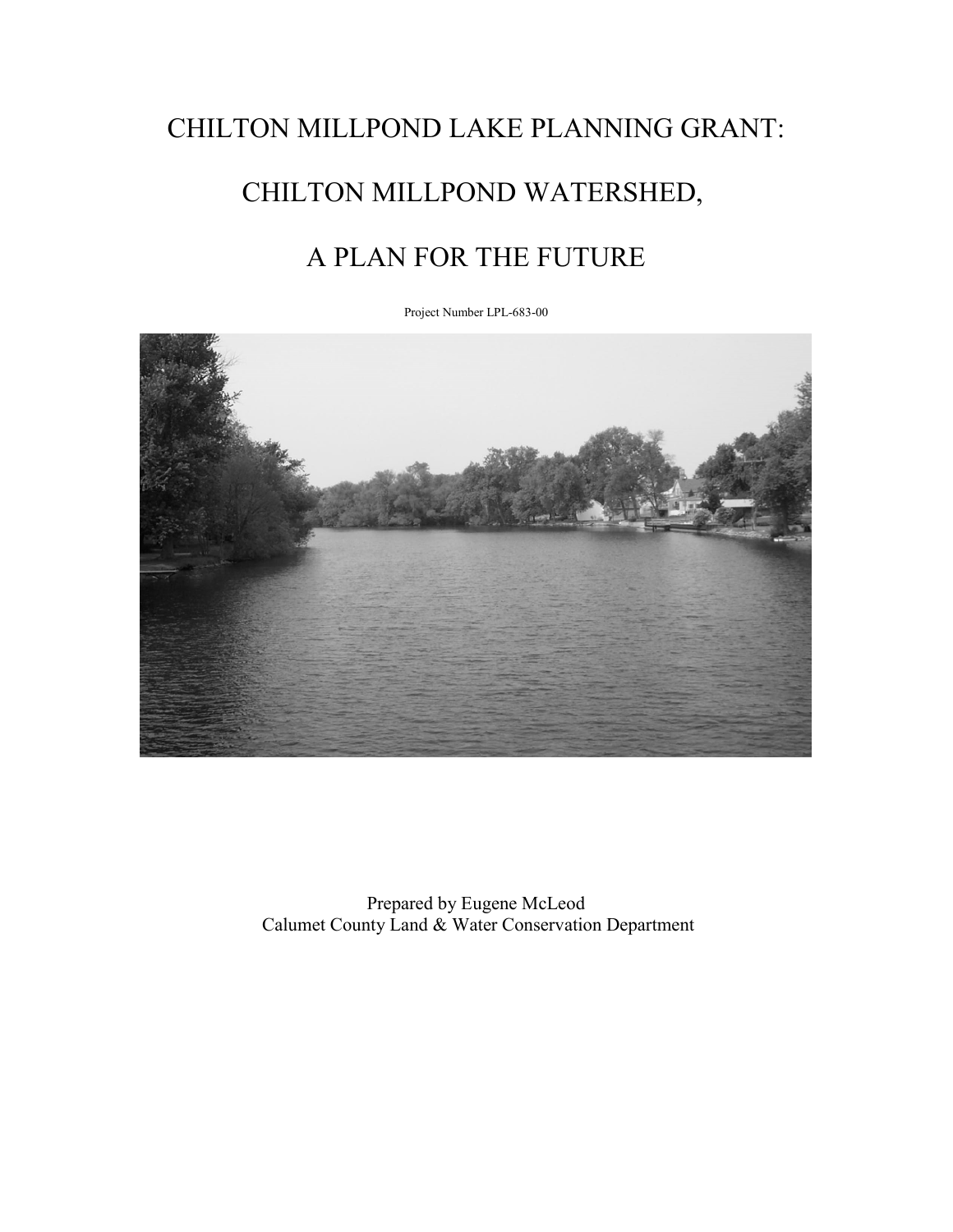### TABLE OF CONTENTS

| <b>INTRODUCTION.</b>                                        |     |
|-------------------------------------------------------------|-----|
| <b>HISTORY AND BACKGROUND </b>                              |     |
|                                                             |     |
|                                                             |     |
|                                                             |     |
|                                                             | 4   |
|                                                             | 4   |
|                                                             |     |
|                                                             |     |
| Installation of Nonpoint Pollution Control Practices        |     |
| SCOPE AND ACTIVITES OF THIS GRANT PROJECT                   |     |
|                                                             | 6   |
| <b>Grant Activities</b>                                     |     |
| <b>INVENTORY AND WATER QUALITY TESTING RESULTS</b>          |     |
| PROJECT MAPS                                                |     |
|                                                             | 8   |
| Table 1 CHILTON MILLPOND WATER SAMPLING AND TESTING DATA    |     |
| URBAN RUNOFF.                                               |     |
|                                                             |     |
|                                                             | 11  |
| <b>AGRICULTURAL RUNOFF</b>                                  | 13  |
|                                                             | 14  |
|                                                             | .15 |
|                                                             | 16  |
| Vegetative Buffers Along Streams, Drainageways, and Ditches | 17  |
|                                                             | 19  |
|                                                             | 21  |
|                                                             | 21  |
|                                                             | 23  |
| <b>A PLAN OF ACTION</b>                                     | 24  |
| <b>SUGGESTIONS FROM OTHERS</b>                              | 24  |
| COMPREHENSIVE PLAN FOR THE FUTURE - A THREE-PART PROGRAM.   | 25  |
|                                                             | 26  |
|                                                             | 26  |
|                                                             | 28  |
| Conclusions                                                 | .28 |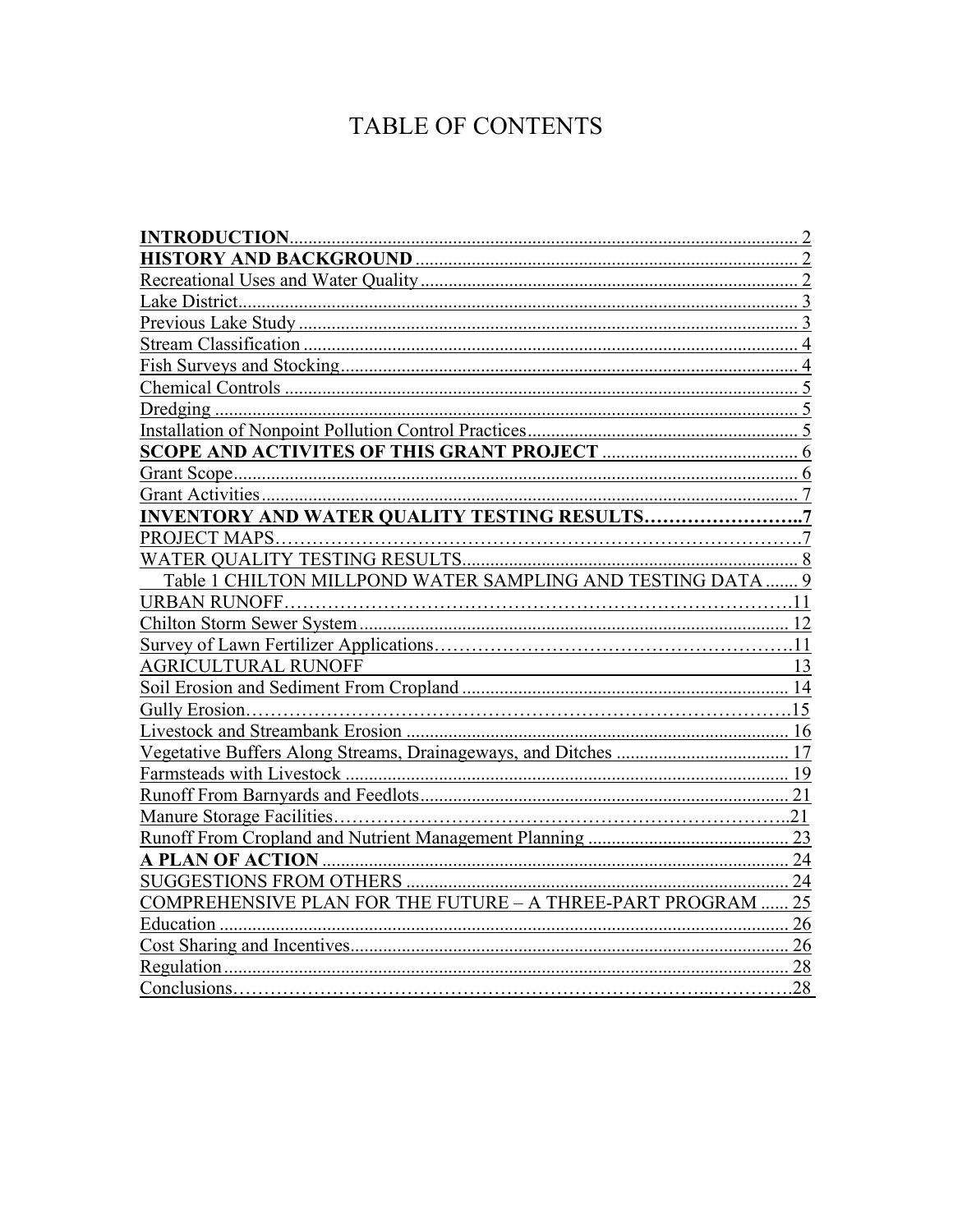<span id="page-2-2"></span><span id="page-2-1"></span><span id="page-2-0"></span>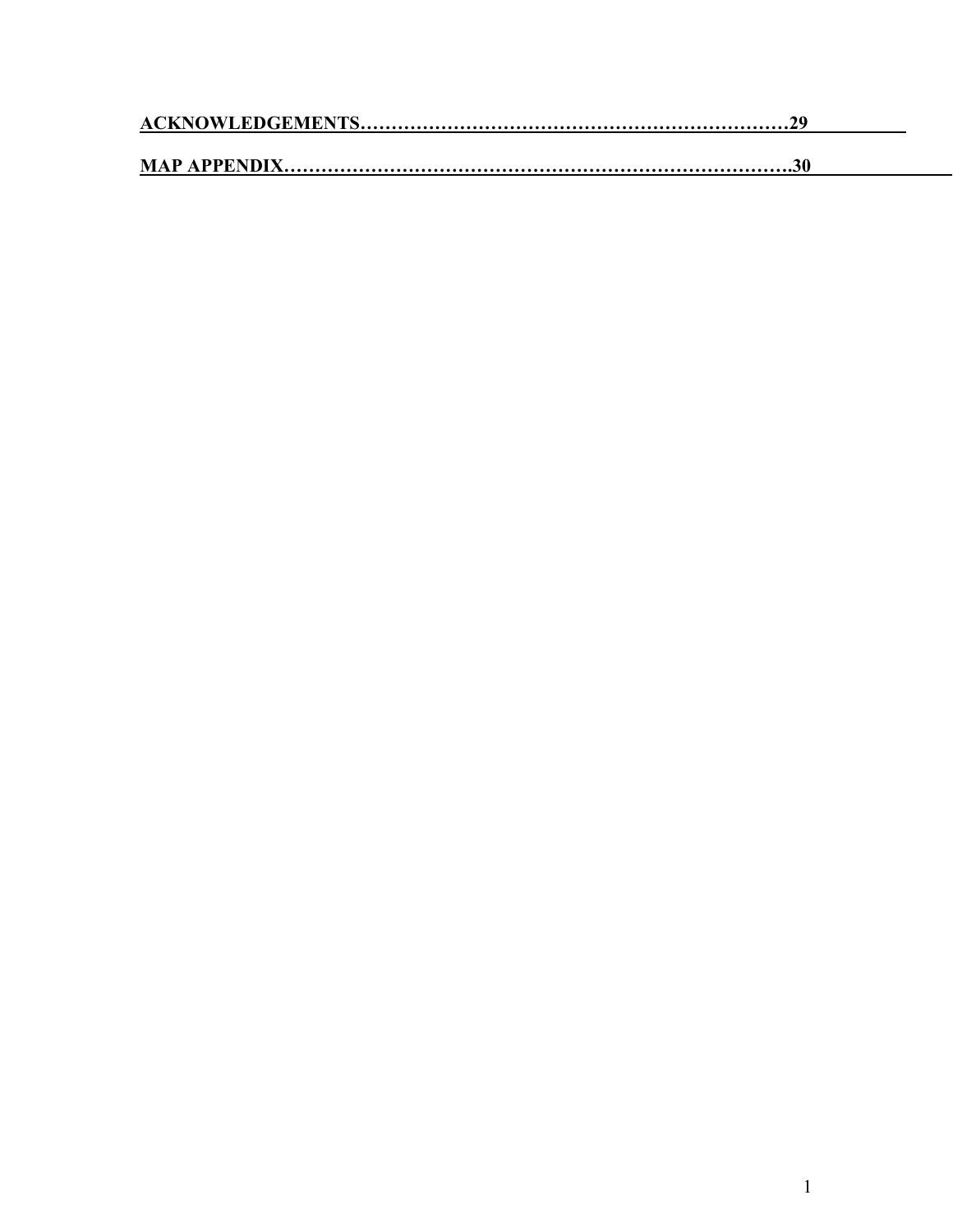#### <span id="page-3-0"></span>**INTRODUCTION**

The Chilton Millpond, also known as Lake Chilton, is an impoundment on the South Branch of the Manitowoc River. It was created when a dam was constructed to generate power for a gristmill.

According to the Wisconsin Department of Natural Resources (DNR), the Millpond has a surface area of approximately 10 acres, a maximum depth of 7 feet, and a mean depth of 3 feet. The current depths are likely shallower due to sediment accumulations since the measurements were taken.

The Millpond is located within the City of Chilton and is surrounded by homes, businesses, and a city park. Lawns and green space are adjacent to most of the shoreline. A portion of the Chilton storm sewer system outlets directly into the Millpond.

The headwaters of the South Branch of the Manitowoc River are south of the Millpond, in Fond du Lac County. The land area that drains to this upstream portion of the South Branch of the Manitowoc River and directly to the Millpond is the Millpond watershed. The watershed includes about 28,901 acres in Calumet County. The Millpond watershed within Calumet County is also the boundary area of this Lake Planning Grant Project.

<span id="page-3-1"></span>Land use in the watershed, outside of the City of Chilton, is predominantly agricultural. Cash cropping and dairying are the primary types of agriculture.

#### **HISTORY AND BACKGROUND**

#### Recreational Uses and Water Quality

Decades ago, the Chilton Millpond was used for all forms of recreation, including boating, swimming, and fishing. By the 1970's, these recreational uses had noticeably declined. The overall depth of the Millpond was reduced by five feet due to sedimentation. The water was brown due to suspended soil particles. Algae blooms and abundant growth of duckweed and other aquatic plants occurred during most summers. As a fishery, the Millpond supported mostly rough fish.

According to Steve Hogler, DNR Fisheries Biologist, there was an ongoing effort to create, manage, and maintain a warm water fishery in the Chilton Millpond for the past 40 years. Activities have included the formation of a lake district, lake and river studies, fishery surveys, fish stocking and habitat enhancement projects, chemical controls, dredging, and the installation of nonpoint pollution practices upstream.

These efforts have not produced the desired results of restoring the fishery or quality recreational uses of the Millpond. Sediment has reduced water depths again. Algae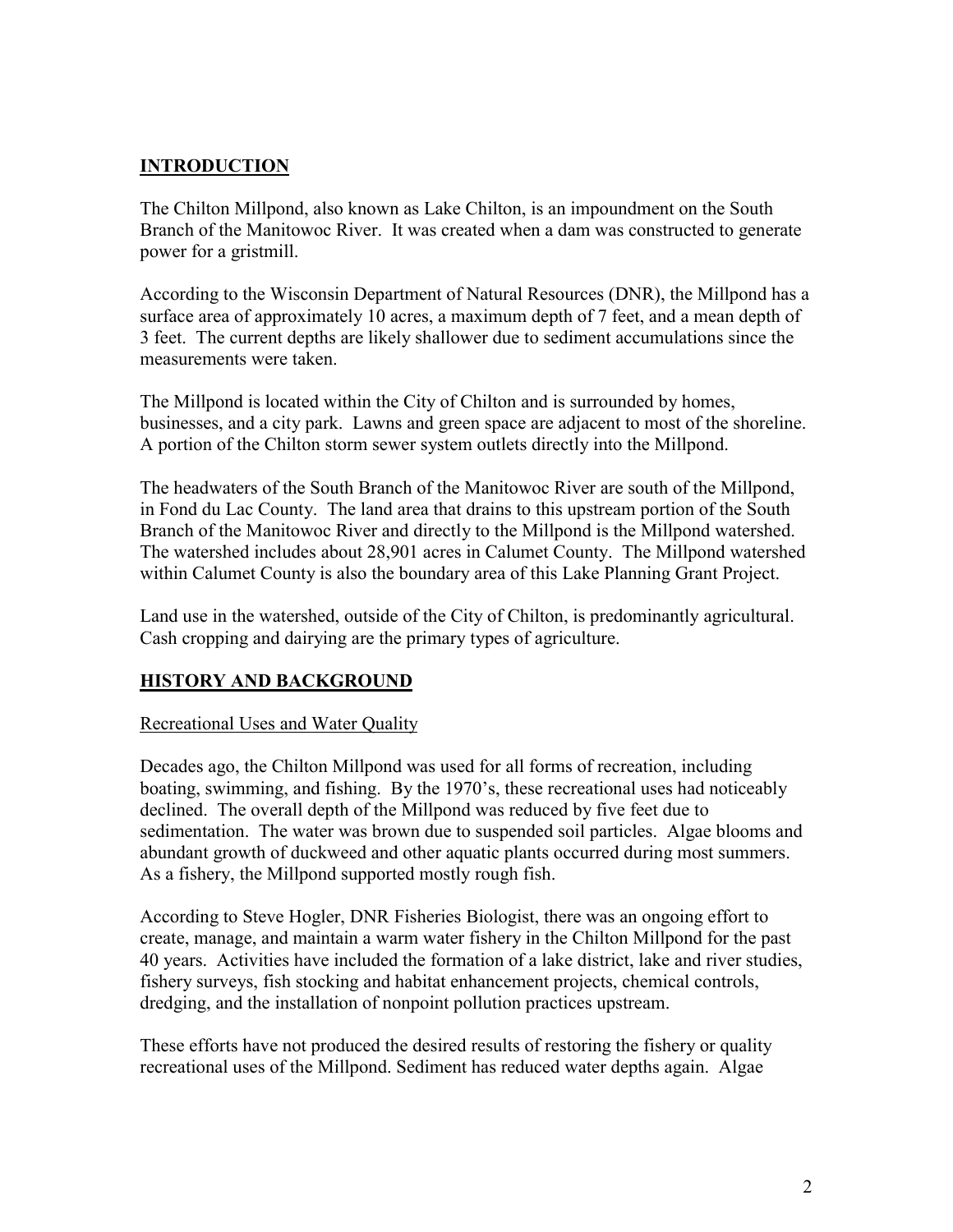blooms occur in most summers, duckweed grows in abundance, and aquatic plants choke the shallows. Rough fish are still the predominant fish species.

#### Lake District

The Chilton Millpond Lake District was formed in 1978. Part of the reason for its formation was to qualify for financial assistance to dredge the Millpond. A Calumet County Board resolution listed these additional reasons for its formation:

- 1. To define present and anticipated problems of the Millpond.
- 2. To identify the causes of the problems and implement measures to deal with them.
- 3. To undertake activities, such as protection of the fishery, maintenance of lake levels, control of weeds, and reduction of sediment.

The City of Chilton municipal boundaries were designated as the Lake District boundaries. Members of the City Council were appointed as its Board of Commissioners.

Since its formation, the District has been active in supporting and seeking funding for efforts to improve the condition of the Millpond. Its latest effort was to provide local match funding for this Lake Planning Grant Project.

#### Previous Lake Study

In 1993, a DNR Lake Planning Grant was awarded to the Lake District to collect water quality data on the Millpond. A major goal of the grant project was to use the data in deciding whether to continue efforts to establish a warm water fishery, or to defer those efforts to a later time. A secondary goal was to look for relationships between land use upstream of the Millpond and the water quality conditions in the Millpond. A private consulting firm, Aquatic Resources, completed the project.

<span id="page-4-0"></span>Phosphorus levels were measured during March through September in 1993. High levels of phosphorus were found throughout this period. High levels of phosphorus can raise the fertility level of the water and cause excessive growth of algae and other aquatic plants. Levels found in the Millpond were high enough to produce massive algae blooms.

Further water testing indicated that very low levels of oxygen prevailed in the Millpond during the summer. Decomposing algae was the cause. As algae dies and decomposes, it uses up the oxygen in the water. Large amounts of decomposing algae were found in the water of the Millpond.

<span id="page-4-1"></span>Measurement of light penetration depths revealed that very little sunlight reached the Millpond bottom. Penetration depths were limited to three feet in the summer by suspended soil particles and algae. The consultants concluded that the limited light prevented the growth of aquatic plants. These plants provide food and cover for fish and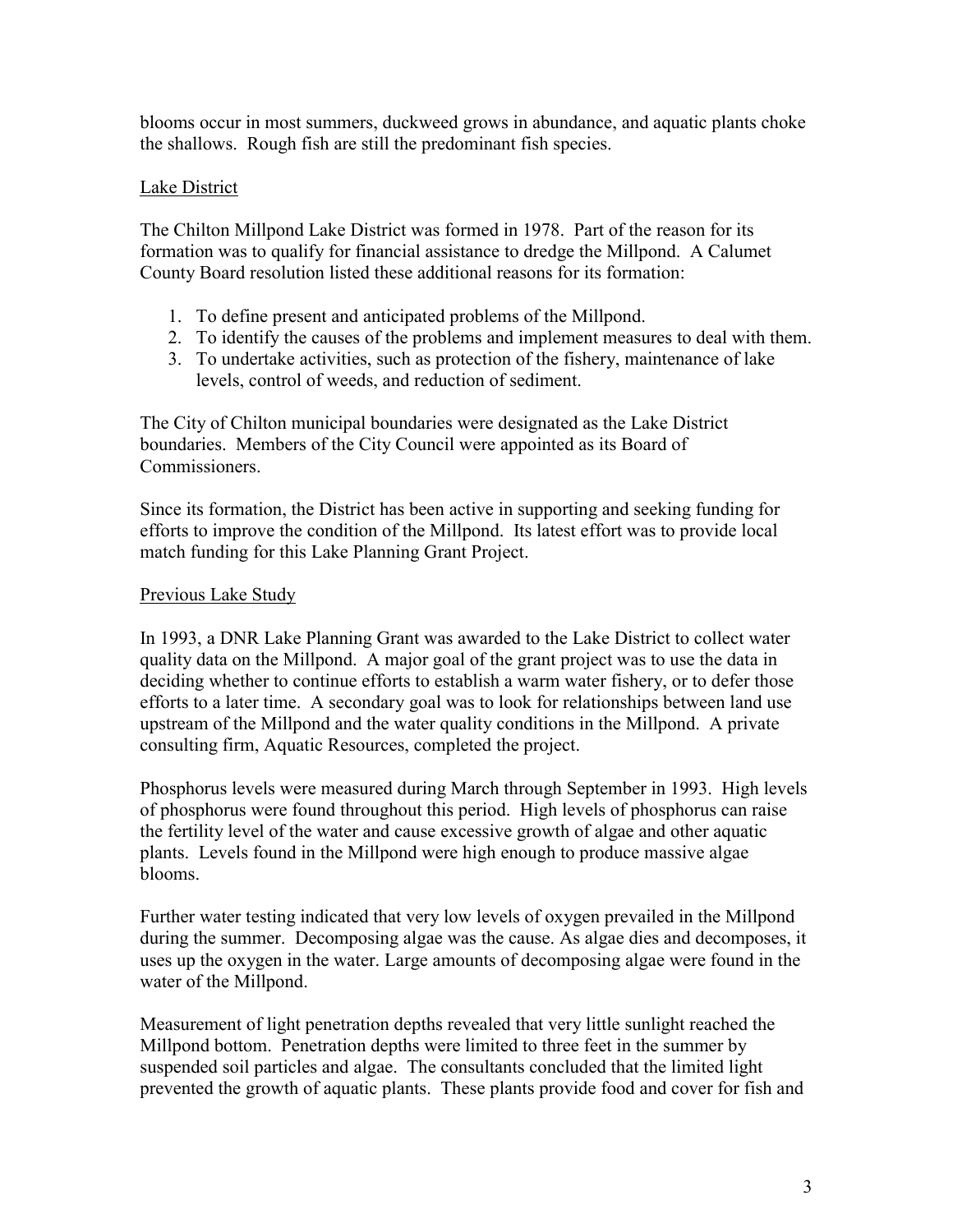their prey. The algae and soil particles also limited the vision of fish and made it difficult for them to find food. In addition, the suspended particles clogged their gills.

A profile map of sediment depths on the bottom of the Millpond was developed to assess sediment accumulations since a 1978 dredging. From the map, it was estimated that 65,625 cubic yards of sediment had accumulated in 15 years.

The consultants looked at the soils and land uses upstream from the Millpond for sources of nutrients and sediment. They noted that clay soils were prevalent throughout the upstream area. Soil erosion, from clean tilled fields, detached clay particles from the soil surface and runoff carried them into the South Branch of the Manitowoc River. Because the clay particles were very small, they remained in suspension and were carried by the River into the Millpond.

The consultants surmised that runoff from cropland and barnyards carried manure and fertilizers into the River. Manure and fertilizers contain high levels of phosphorus, nitrogen, and other nutrients. Concentrating downstream in the Millpond, these nutrients caused high fertility levels.

<span id="page-5-0"></span>In their report the consultants noted that "It is the combination of soil types and cropping practices that contribute to the water quality problems of the Chilton Millpond. Land use management practices that limit exposed soil need to be used."

<span id="page-5-1"></span>They also recommended that the South Branch Manitowoc River watershed be immediately considered for the Wisconsin Priority Watershed Nonpoint Pollution Source Program. The purpose of this Program was to provide cost sharing to landowners for conservation practices. As a result, the Calumet County Land & Water Conservation Department prepared an application for the DNR Program. However, the Program was terminated before submittal of the application.

#### Stream Classification

Tim Rasman, DNR Biologist, completed a stream classification project on the South Branch of the Manitowoc River in 1999. The classification was made in the Village of Johnsburg, upstream from the Millpond and in Fond du Lac County. Rasman determined that the biotic index of the River was 7.3, indicating fairly poor water quality with significant organic pollution. In his report, Rasman noted that the River is "very negatively impacted by agriculture and channeling". From additional observations made in Calumet County, he also noted that "the stream is ditched in many places with agricultural runoff having a major influence on the physical, biological, and chemical nature of the stream".

#### <span id="page-5-2"></span>Fish Surveys and Stocking

Steve Hogler, DNR Fisheries Biologist, summarized the history of fish surveys on the Millpond in a 1999 letter to UW-Extension. In his summary, Hogler noted that a 1963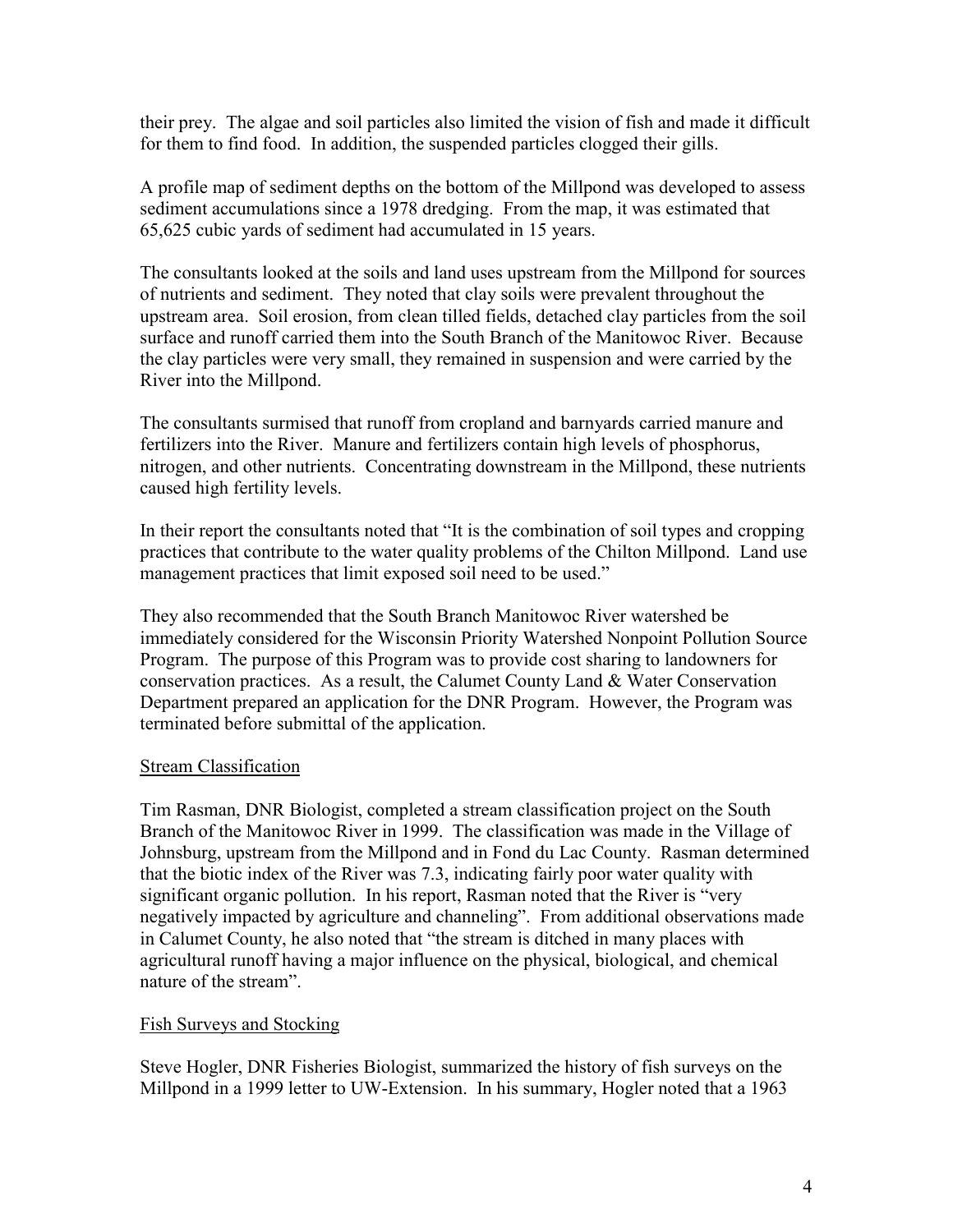<span id="page-6-0"></span>survey found that carp dominated the fishery and that the water was turbid. There was a history of winterkill prior to the survey. Subsequent surveys in 1980, 1983, 1989, and 1991 indicated that carp and bullhead were the dominant species and very few pan fish or game fish were present. Poor water quality and lack of habitat structure were listed as contributing causes. The last fish survey was conducted in 1993, as part of the previous Lake Planning Grant. The survey showed that the Millpond had an unbalanced fishery, with mostly rough fish present.

<span id="page-6-1"></span>According to Hogler, DNR had stocked thousands of fish over the years. Northern pike, largemouth bass, bluegill, and yellow perch were stocked on numerous times in 1972 through 1974 and 1979 through 1988. Fish cribs were installed in 1986.

Hogler concluded that stocking program had limited success in establishing a warm water fishery in the Millpond. He surmised that "It is likely that low flow and poor water quality on the South Branch of the Manitowoc River has a major impact on the fishery of the Millpond. To improve the water quality of the lake and fishery, upstream sources of nutrients must be controlled. Other management options would be ineffective over the long-term in establishing a fishery."

#### Chemical Controls

Chemical control of aquatic plants was attempted in the 1960's and early 1970's. There were no long lasting positive results from these attempts.

#### Dredging

Dredging of the Millpond began in 1977 and was completed in 1978. Approximately 65,000 cubic yards of accumulated sediment were removed. The depth of the Millpond was restored by four to five feet. The intent of the dredging was to reduce aquatic plant growth. It was believed at the time that the removal of the sediment would also remove the soil and nutrients that the plants depended on. Restoration of depth would limit sunlight penetration that the plants needed and reduce their growth. A deeper millpond would improve oxygen levels and reduce shallow areas which froze solid in winter.

Consultants completing the 1993 Lake Planning Grant Study found that some of these objectives were reached, but with unintended results. They concluded that the dredging made the problem worse because the deeper depths allowed no sunlight penetration to the bottom. Plants could not grow in the deeper portions of the Millpond. Fish and their prey depended on the plants for oxygen, food, and cover.

#### Installation of Nonpoint Pollution Control Practices

Nonpoint pollution control practices are conservation practices used to reduce the amount of nutrients, soil, and pollutants that runoff the land and into surface waters. Reduced tillage, barnyard runoff control systems, animal waste storage facilities, and nutrient management are some of the practices used by agriculture. Many of these practices are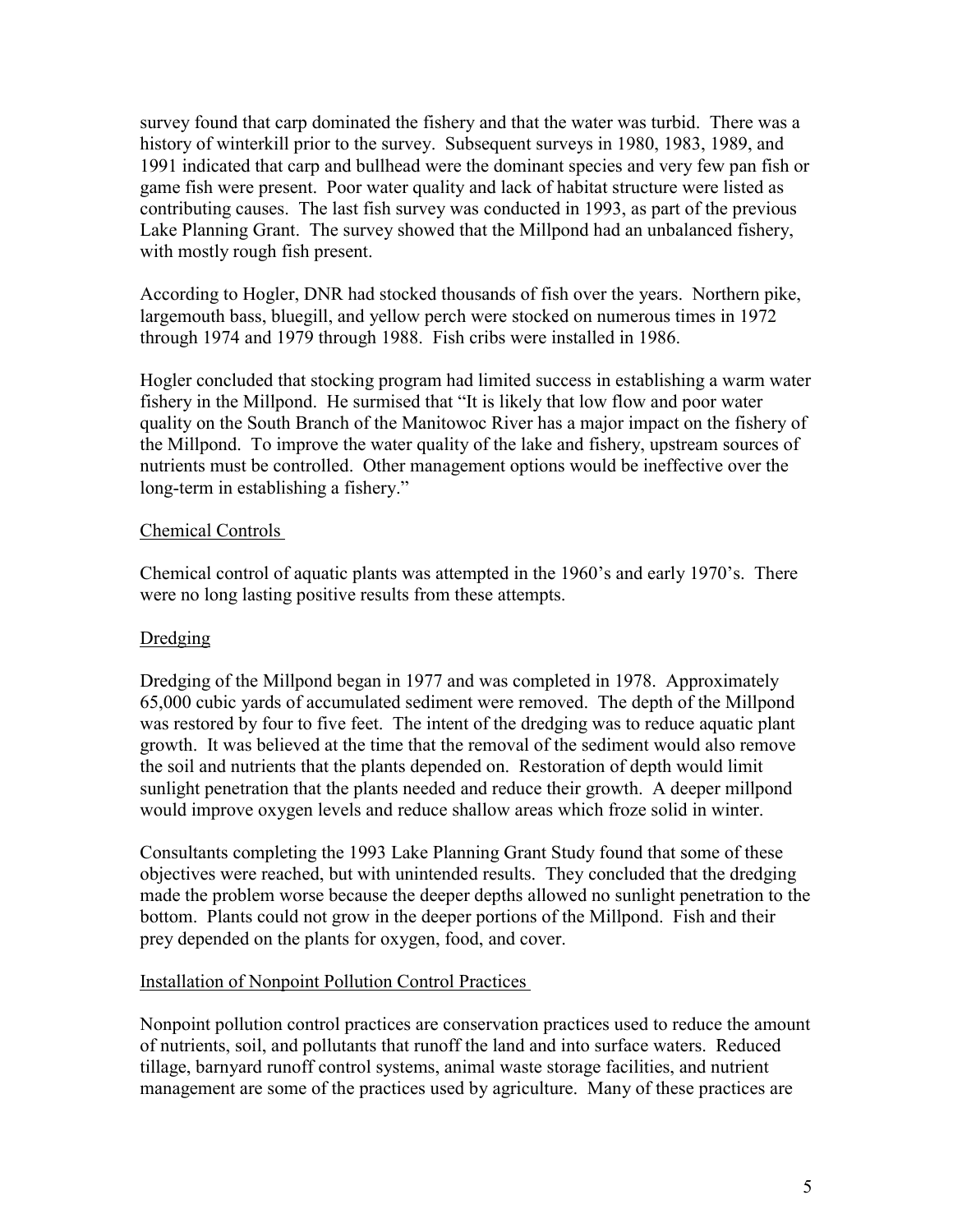<span id="page-7-0"></span>already in place in the Millpond watershed. A later section in this report provides an inventory of some of them.

#### **SCOPE AND ACTIVITES OF THIS GRANT PROJECT**

#### Grant Scope

From the previous studies and restoration attempts, it was evident that erosion and runoff from agricultural lands were degrading water quality in the Chilton Millpond. It was suspected that urban runoff from the City of Chilton was also a major factor. Conservation practices and land use management changes would need to be adopted to improve water quality. However, there was no inventory of what practices were needed, where they were needed, or a cost estimate for installing them.

In 2000, the Calumet County Land & Water Conservation Department (LWCD) and the Chilton Millpond Lake District applied for a Lake Planning Grant to complete such an inventory. The scope of the project proposal was to concentrate efforts on potential nonpoint pollution sources within a critical 1,000 foot zone adjacent to the South Branch of the Manitowoc River and its tributaries. The inventory was to be limited to Calumet County and to consist of the following elements:

- Narratives describing nonpoint pollution source concerns.
- Photos and maps documenting those concerns.
- Suggested best management practices (BMP's) to address the concerns.
- Cost estimates for installation of needed conservation practices.
- Amount of estimated pollution reduction (if determinable).

The completed inventory and data were to be compiled using a Geographical Information System (GIS). GIS is a computerized mapping system in which features on the land can be located and mapped on aerial photography. Using the computer program ARCVIEW, features can be mapped by type on separate layers. The layers and features can then be brought together in various combinations on one map for analysis and quantification.

Seasonal trends of water quality in the Millpond were to be measured by water sampling and testing at five separate times suggested by the DNR. A watershed management plan was to be developed to address the identified problems and needs.

A grant amount of \$10,000 was requested. Calumet County LWCD and the Chilton Millpond Lake District were to provide \$1,666.67 each in matching funds or in-kind services.

The proposal was accepted and the Grant was awarded in April 2000. Grant activities were to be completed by December 31, 2002 and the final report by June 30, 2003.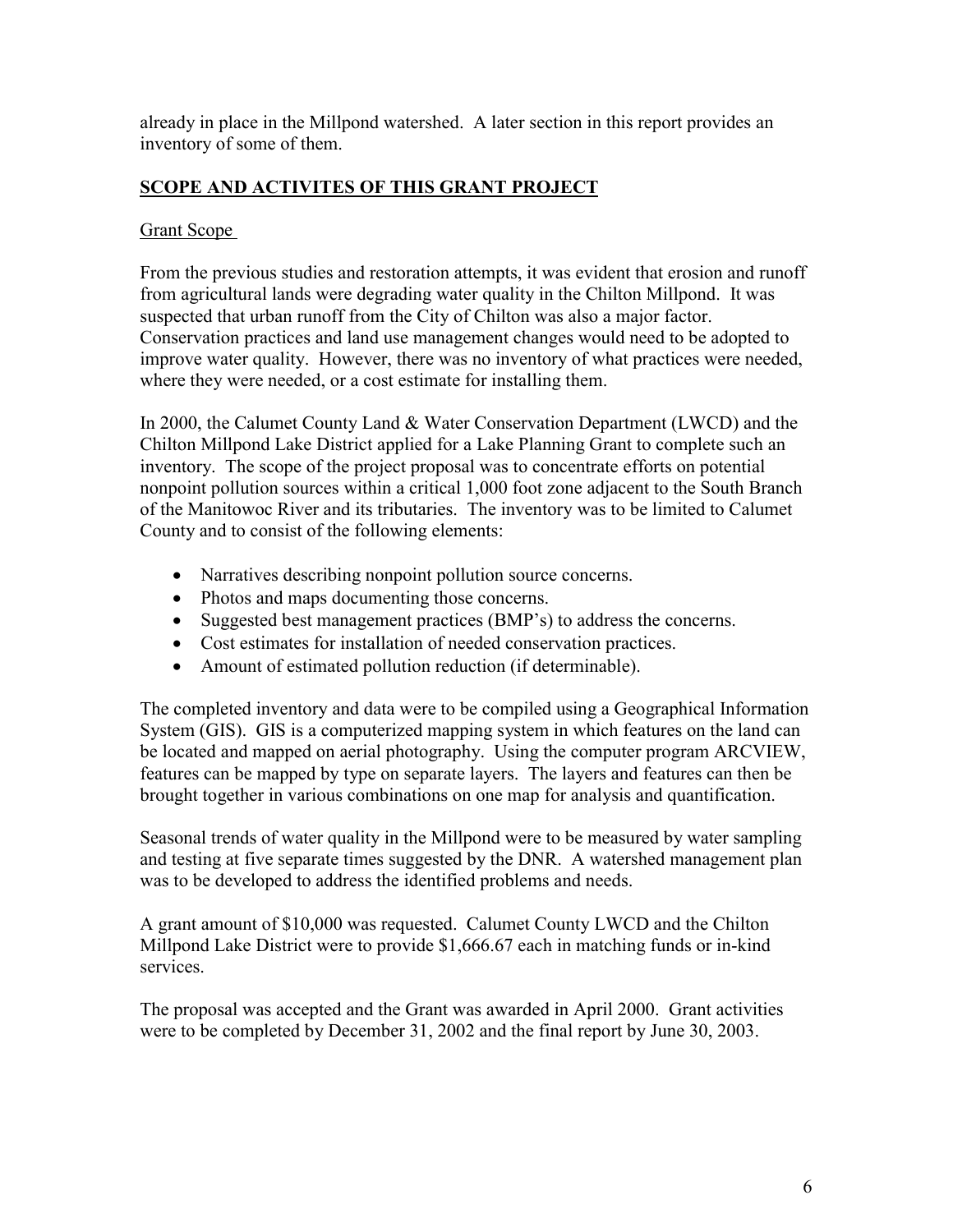#### Grant Activities

A student intern was hired in the summer of 2000 to work on the grant project. LWCD staff provided assistance. Since the Calumet County GIS and ARCVIEW were not yet available, the initial inventory work was completed using paper maps and drawing markers. The intern completed the following activities:

- 1. Development of a base map for the inventory.
- 2. Identification of all landowners and residents within the Millpond watershed and 1000 foot critical zone and creation of mailing lists.
- 3. Introduction of the project by mail and media to watershed landowners and residents.
- 4. Initial identification of vegetative buffer needs along the River and its tributaries.
- 5. A survey of City of Chilton residents on lawn fertilizer application practices.
- 6. Distribution of brochures and pamphlets on water quality protection to City residents.
- 7. Location of livestock operations and manure storage facilities within the critical 1,000 foot zone.
- 8. A Survey of 15 farm operators within the critical zone on their use of conservation practices.
- 9. Onsite investigations of 15 livestock operations within the critical zone for potential manure runoff.
- 10. Identification of potential grassed waterway needs.
- 11. Hand drawn maps of identified conservation practice needs.

In 2002, GIS and ARCVIEW were available to complete the inventory and map work. A decision was made to update and expand the inventory to include the entire Millpond watershed. A new project map was created with the DNR GIS hydrology layer for surface waters.

<span id="page-8-0"></span>Cropping and tillage practices within the Millpond watershed were surveyed in the spring of 2002. A roadside transect method was used. Land slope and soils information was also collected. The resulting data was used to estimate predominant crop types and tillage practices, soil erosion rates, and sediment yields within the watershed.

Water samples were taken from the Millpond on five separate dates in 2001 and 2002. Samples were sent to the State Hygiene Laboratory for water quality testing. Water clarity and temperature were measured when sampling.

As part of this report, all of the 2002 inventory results were correlated with and added to those completed in 2000. Conservation practice needs were quantified when sufficient data existed. Practice installation costs were estimated for practice needs that could be quantified. A literature review of past studies, letters, and publications related to the Millpond was conducted and summarized by LWCD staff as a final activity. A summary of the review is presented in the preliminary sections of this report.

All final project maps in this report were created with GIS and ARVIEW 8.3. The DNR hydrology layer was used to locate and identify all surface water features.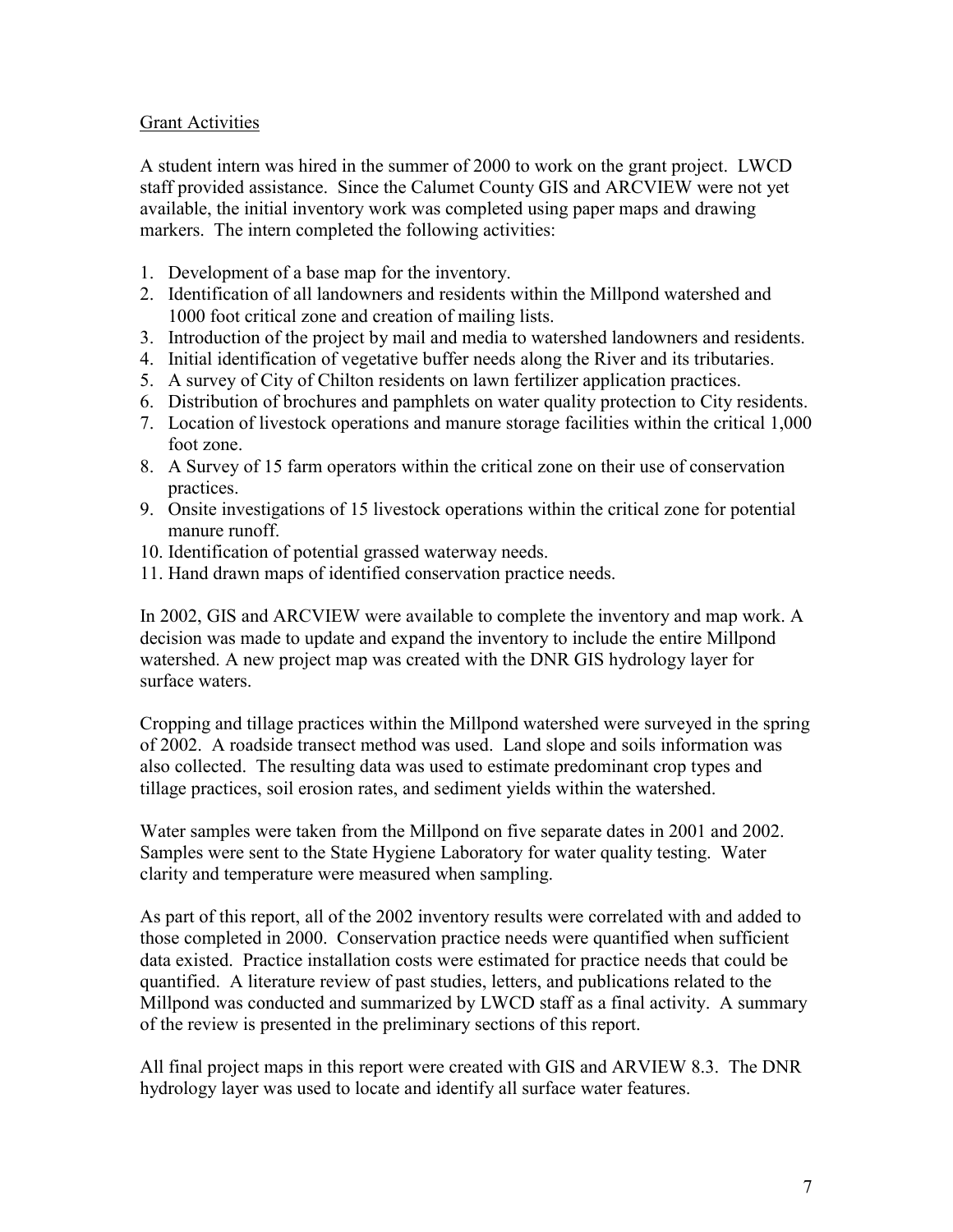<span id="page-9-0"></span>A master color map showing all existing conservation practices and practice needs identified in the grant project was developed. Although it was not published as part of this report, copies were delivered to the DNR Lake Grant Coordinator and Chilton Millpond Lake District. A copy of the map is available for viewing at the Calumet County Land & Water Conservation Department in the Calumet County Courthouse.

#### **INVENTORY AND WATER QUALITY TESTING RESULTS**

#### PROJECT MAPS

Smaller black and white maps were created for this report and are located in the Map Appendix at the end of it. See **Map 1** in the Map Appendix for a project boundary map with locations of surface water channels and the 1,000 foot critical zones. On **Map 1** and all other maps in this report, the DNR surface water categories were used in the inventory process. The South Branch of the Manitowoc River and main tributaries that that flow year round were labeled as streams on the maps. Drainage ditches, seasonally flowing tributaries, and large waterways were labeled ditches and drainageways. Any gaps between streams, ditches, and drainageways on the maps are wetland areas with no welldefined channels. The land area around these wetlands was not considered as part of the 1,000 foot critical zone in the inventory.

It should be noted that a seasonally flowing drainageway on the extreme western boundary of the watershed was not included on the maps nor was it considered for the 1,000 foot critical zone. This drainageway was not deemed to be a significant source of sediment and nutrients to the Millpond. It only flows seasonally and has no defined channel in many areas due to wetlands. It empties into a large wetland adjacent to the South Branch of the Manitowoc River in Fond du Lac County.

#### WATER QUALITY TESTING RESULTS

To provide a water quality baseline and show seasonal trends, water samples were drawn from the Millpond on five separate dates during a one year period. Samples were taken at a three foot depth in the summer (July 2001, August 2001, July 2002), winter with ice on (February 2002), and spring with ice off (April 2002). Samples were sent to the State Lab of Hygiene for analysis.

Samples from all dates were tested for total phosphorus and dissolved phosphorus. All but one sample were tested for chlorophyll A. The April 2002 sample was also tested for total calcium, total alkalinity, conductivity, pH, total iron, total magnesium, total recoverable manganese, nitrate + nitrite, total Kjeldahl nitrogen, total recoverable potassium, and total recoverable sodium.

At each sampling event, air and water temperature, and depth of light penetration were measured. Light penetration was measured through the use of a secchi disk lowered into the water.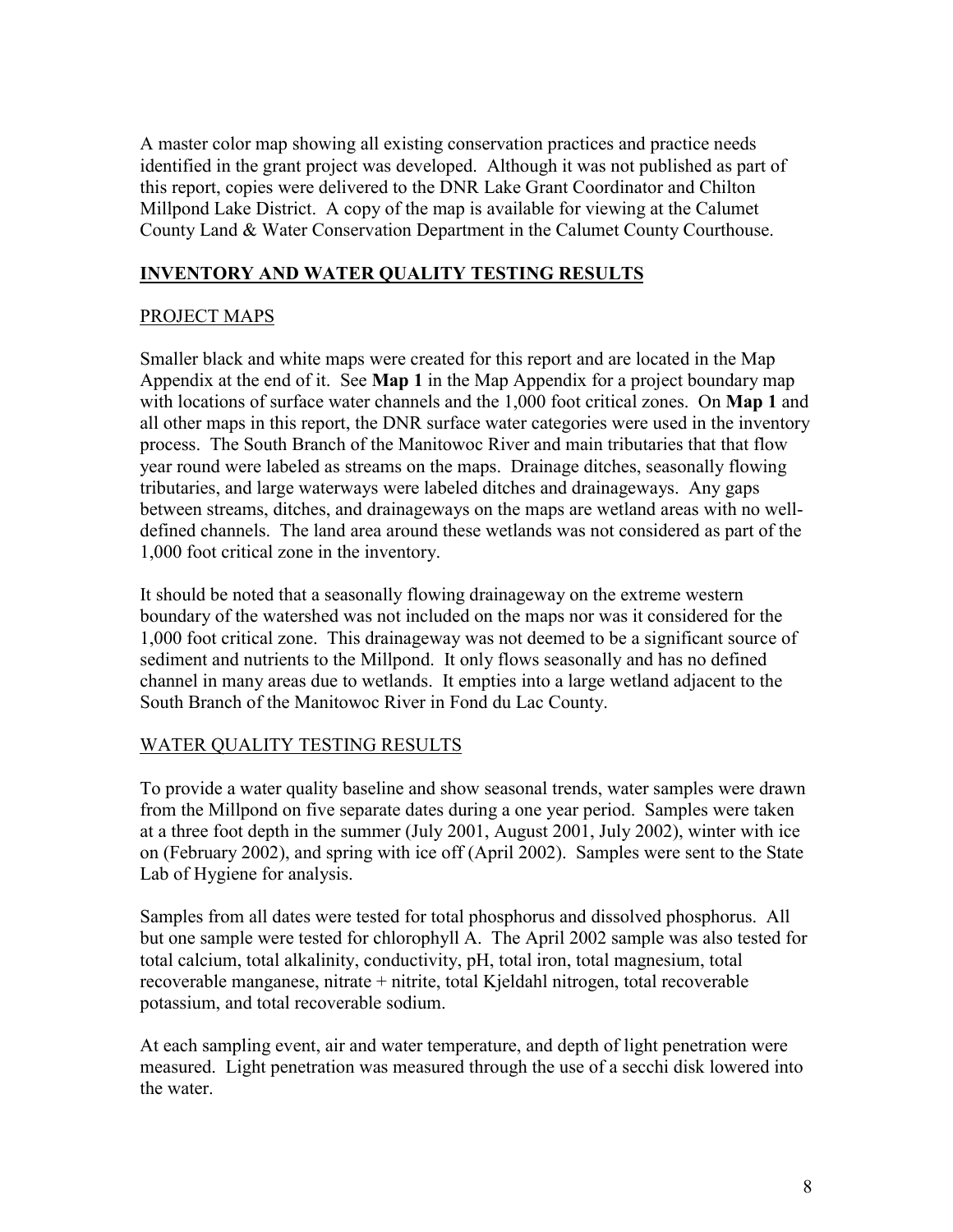See **Table 1** below for water testing results and sampling data.

#### **Table 1**

#### CHILTON MILLPOND WATER SAMPLING AND TESTING DATA

#### SAMPLING DATE

| <b>TEST NAME,</b>                 |                 | 7/18/01 8/16/01 |       | 2/18/02 4/10/02 | 7/1/02 |
|-----------------------------------|-----------------|-----------------|-------|-----------------|--------|
| CHLOROPHYLL (ug/l)                | 13 <sup>°</sup> | 22 <sub>2</sub> |       | 3 <sup>1</sup>  | 9.26   |
| <b>TOTAL PHOSPHORUS (mg/l)</b>    | 0.277           | 0.32            | 0.149 | 0.07            | 0.405  |
| <b>DISSOLVED PHOSPHORUS</b>       | 0.166           | 0.098           | 0.081 | 0.026           | 0.269  |
| mg/l)                             |                 |                 |       |                 |        |
| TOTAL CALCIUM (mg/l)              |                 |                 |       | 58.9            |        |
| <b>TOTAL ALKALINITY (mg/l)</b>    |                 |                 |       | 222             |        |
| CONDUCTIVITY (umhos/cm)           |                 |                 |       | 607             |        |
| <b>PH</b>                         |                 |                 |       | 8.1             |        |
| TOTAL IRON (mg/l)                 |                 |                 |       | 0.1             |        |
| <b>TOTAL MAGNESIUM (mg/l)</b>     |                 |                 |       | 34.2            |        |
| <b>TOTAL MANGANESE ICP (ug/l)</b> |                 |                 |       | 44              |        |
| AMMONIA NITROGEN (mg/l)           |                 |                 |       | 0.019           |        |
| NITRATE + NITRITE NITROGEN        |                 |                 |       | 1.71            |        |
| (mg/l)                            |                 |                 |       |                 |        |
| <b>TOTAL KJELDAHL NITROGEN</b>    |                 |                 |       | 1.03            |        |
| (mg/l)                            |                 |                 |       |                 |        |
| <b>TOTAL POTASSIUM (mg/l)</b>     |                 |                 |       | 4               |        |
| TOTAL SODIUM (mg/l)               |                 |                 |       | 13.7            |        |
| <b>SECCHI DISK DEPTH (FEET)</b>   | 3.3             | 2.5             | 4.9   | 6.3             | 2.8    |
| <b>WATER TEMPERATURE</b>          | 22.8            | 18.3            | 7.3   | 2.3?            | 22.8   |
| (CENTIGRADE)                      |                 |                 |       |                 |        |

All water testing results in the preceding **Table 1** are reported in milligrams (one thousandth of a gram) per liter of water except for chlorophyll, manganese, conductivity, and pH. Chlorophyll and manganese are reported as micrograms (one millionth of a gram) per liter of water. Conductivity is reported as micro-mhos per centimeter and pH as pH units. Water clarity and temperature observations made on sampling dates are in feet and degrees Fahrenheit, respectively.

Chlorophyll is contained in all plants and is necessary to them for food production and growth. It also gives plants, including algae, their green color. The chlorophyll results are an indication of the amount of algae that is contained in the water. The Millpond test results ranged from 3 micrograms per liter in April 2002 (just after ice-out) to 22 micrograms per liter in August, 2001. Chlorophyll levels normally increase as water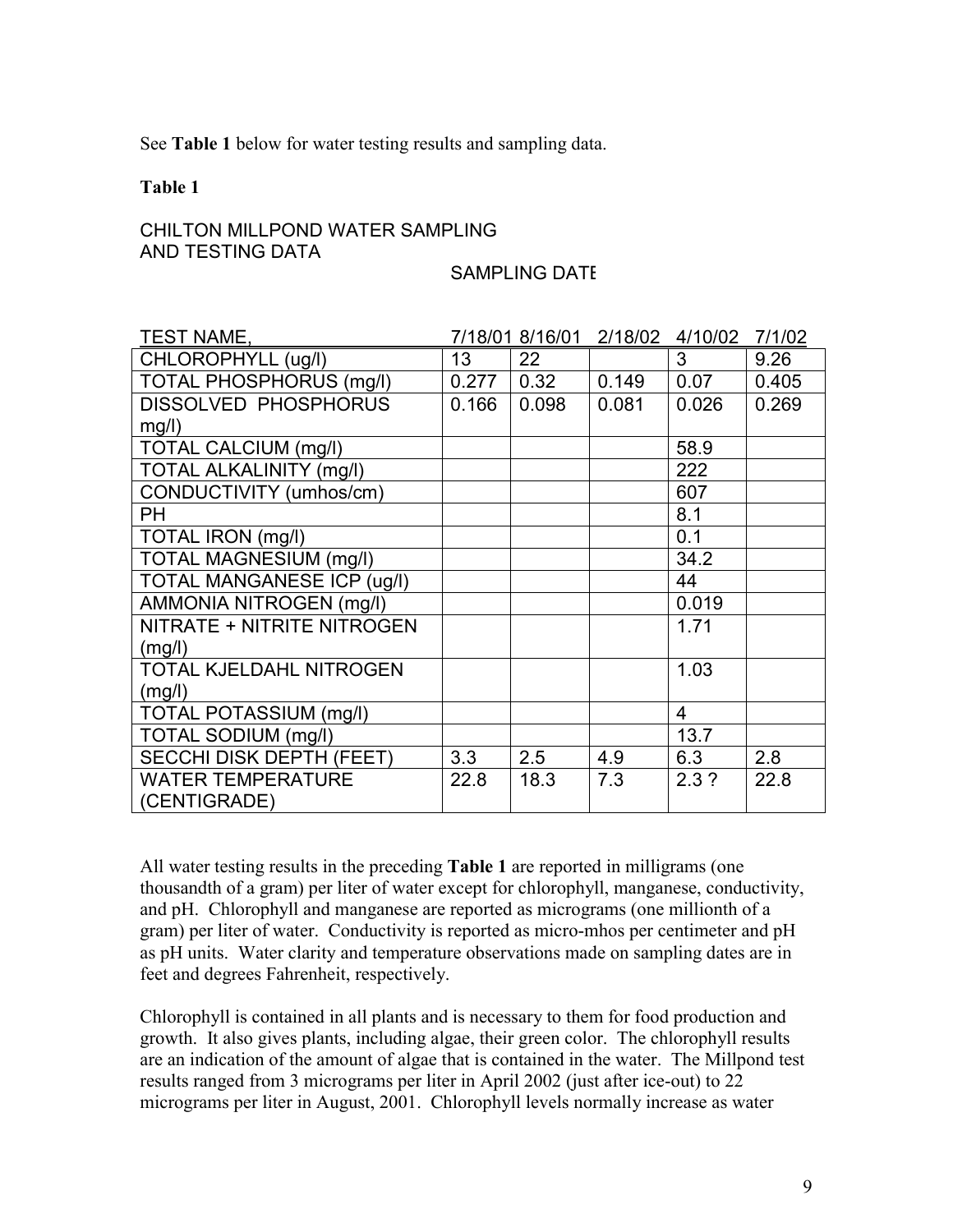temperatures and fertility levels increase. Results higher than 15 indicate that a water body is eutrophic.

These results indicate that the Millpond is eutrophic. Eutrophic water bodies are high in nutrients, frequently weedy, and subject to algae blooms. Shallow waterbodies, like the Millpond, are vulnerable to fish winterkills because the decomposing algae deplete most of the oxygen. Rough fish species predominate in such situations.

According to the DNR publication, "Understanding Lake Data", phosphorus is the most common key nutrient in Wisconsin waterbodies affecting the degree of algae and aquatic plant growth. High levels of this nutrient cause algae blooms and excessive plant growth. Phosphorus is found in human and animal waste and fertilizers. Sources of phosphorus are related to land use activities and include soil erosion, leaking effluent from septic systems, and surface runoff from lawns, cropland, and areas where livestock are concentrated.

Total phosphorus includes the phosphorus dissolved in the water and the phosphorus contained in plant and animal waste fragments suspended in the water. Results from the Millpond ranged from .07 to .405 milligrams per liter. According to the DNR water specialists, levels above .03 milligrams per liter promote nuisance algae blooms in shallow impoundments like the Millpond.

Dissolved phosphorus is the phosphorus dissolved in the water. It is immediately available for algae and plant use. Test results from the Millpond were .026 milligrams per liter in April 2002. According to the DNR, levels should be less than .01 milligrams per liter in the spring to prevent summer algae blooms.

Total calcium, total magnesium, manganese, and alkalinity are indicators of the hardness of water. They also reflect the geology of the area. Increasing alkalinity is often related to increased algae production. The alkalinity level of the Millpond was 222 milligrams per liter. Water with levels greater than 120 milligrams per liter is considered hard water. The levels of total calcium and magnesium in Millpond water, 58.9 milligrams per liter and 34.2 milligrams per liter respectively, indicate that the hardness is coming from calcium and magnesium. These levels are expected since surface and groundwater pass over and through bedrock and soils that are high in calcium and magnesium, as they flow toward the Millpond.

The pH level, a measure of acidity, is also determined by the alkalinity. Highly alkaline waterbodies usually have a pH above 7. The Millpond pH was 8.1, indicating high alkalinity.

Manganese is a heavy metal. Possible sources of manganese include industrial activities. The test results of 44 micrograms per liter are relatively low. The results were expected since there are few industrial activities upstream of the Millpond.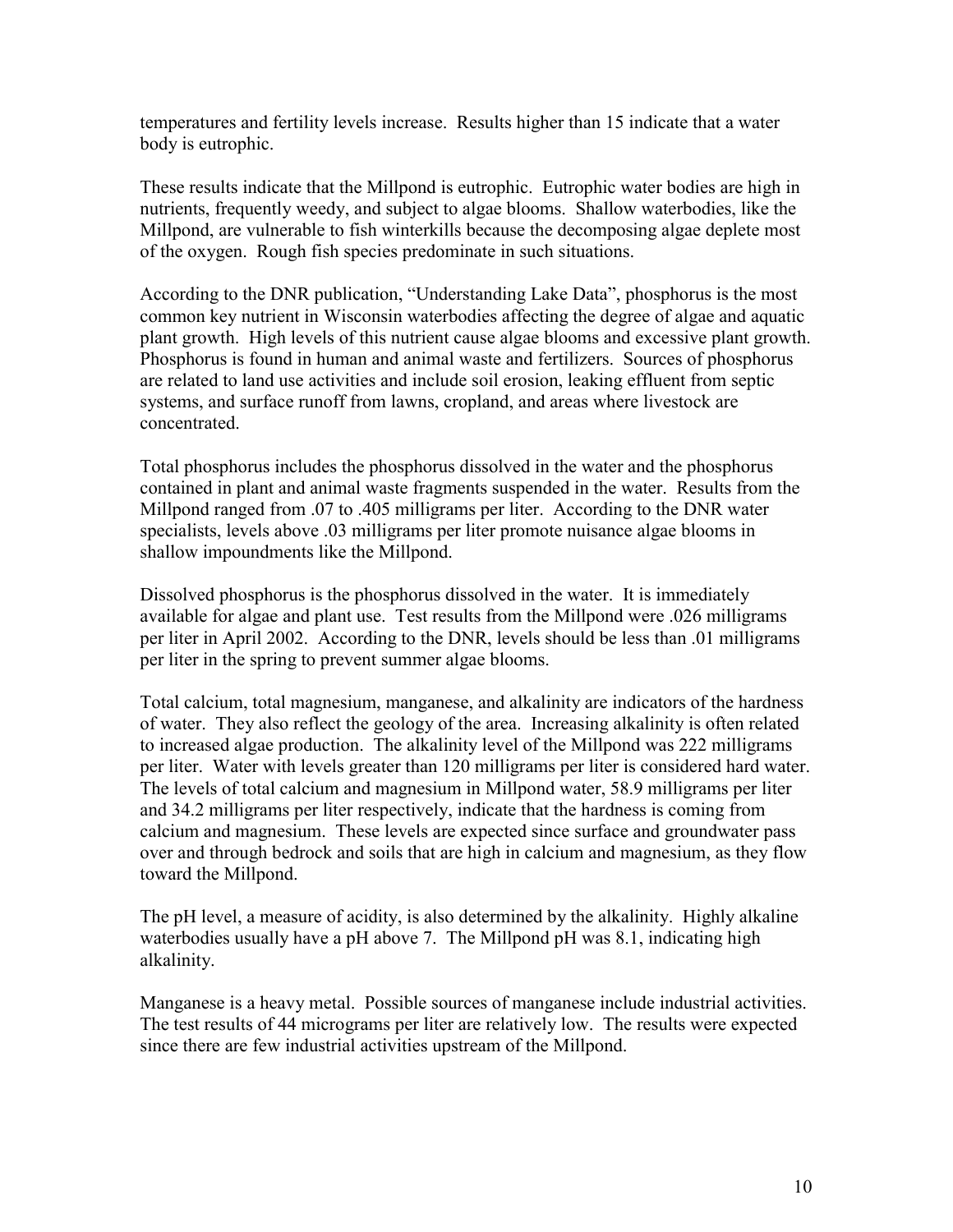Total iron (Fe) is an indicator of the geology of the region and the rock and soils that the water has passed over or through. The low level of .01 milligrams per liter indicates that bedrock and soils in the upstream region are low in iron.

Nitrogen is another key element needed for plant growth. It is contained in all living matter, decomposing organic matter, animal and human wastes, and fertilizers. High nitrogen levels can cause algae blooms and excessive aquatic plant growth.

<span id="page-12-0"></span>Nitrogen in water exists in more than one form, so different tests are needed for the different forms. Ammonia (NH3) is an inorganic (mineral) form and has a separate test. Nitrate (NO3) and nitrite (NO2) are also inorganic forms and often occur together, so are tested for together. Total Kjeldahl nitrogen is a combination of organic (living matter) nitrogen and inorganic ammonium (NH4). Nitrogen is converted from an organic form to the inorganic forms as the matter decomposes.

Inorganic nitrogen can be used directly by aquatic plants and animals. Levels of inorganic nitrogen over 0.3 milligrams per liter can support summer algae blooms. The test results of inorganic nitrate and nitrites in the Millpond was 1.71 milligrams per liter. These results significantly exceed the level for algae blooms.

Potassium is an element contained in all living matter. It is also a component of many fertilizers and is found in large quantities in animal waste. Natural levels in soil and water are usually low. Elevated levels indicate that land use activities are affecting the water body due to runoff. The test results for total potassium were relatively low at 4 milligrams per liter. These lower results do not correspond with the relatively high levels of phosphorus and nitrogen found in the testing.

Natural sodium levels in soil and water are also normally low. Elevated levels indicate that land use activities are affecting the water body. Sources of sodium include fertilizers, road salt, and animal and human waste that have run off the land. The 13.7 milligrams per liter found in the Millpond are somewhat elevated. Possible sources include manure and fertilizer runoff from cropland and road salt runoff from the streets in Chilton.

Secchi disk readings are an indicator of water clarity. Clarity is dependent on the amount of sediment and algae suspended in the water. It varies throughout the season as algae populations and sediment increase and decrease. Readings are taken by lowering a black and white disk into the water and noting the depth at which the disk disappears.

Disk readings in the Millpond varied from 2.5 in the summer of 2001 to 6.3 feet in the spring of 2002. Readings less than 7 feet are considered fair, less than 5 feet poor, and less than 3 feet very poor. The Millpond readings never exceeded the fair category. As noted earlier, water clarity is important so that bottom rooted aquatic plants receive sunlight to grow. It is also important for fish to find their food.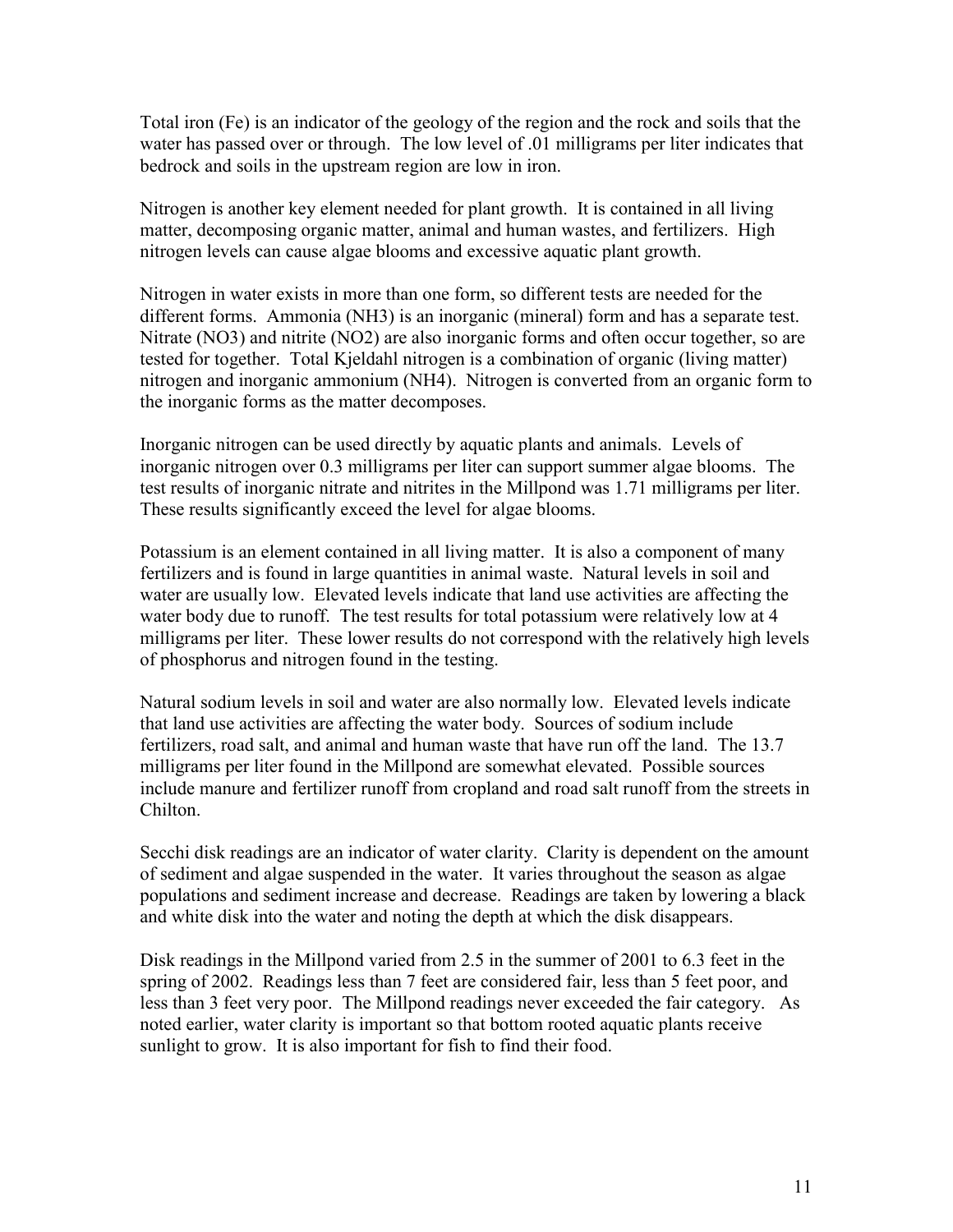#### URBAN RUNOFF

Because the City of Chilton surrounds the Millpond, urban land use activities impact its water quality. Runoff from stormwater and snowmelt picks up pollutants from lawns, driveways, streets, and parking lots. These pollutants may include lawn fertilizers and herbicides, pet wastes, tire rubber, oil, antifreeze, and gasoline. Runoff can carry these substances directly into the Millpond or into the storm sewer system. The Chilton storm sewer system has at least 8 outlets that empty into the Millpond and just upstream of it.

#### Chilton Storm Sewer System

In order to determine the area of the City draining to and impacting the Millpond, a storm sewer map was acquired from the City of Chilton. Using this and other maps, the drainage boundaries were delineated. City parcel and address maps were used to develop a mailing list of city residents within these boundaries.

In 2002, the storm sewer maps within the City drainage boundaries were transferred to the County GIS. See **Map 2** in the Map Appendix for the storm sewer map and storm sewer outlets. Analysis of these maps indicated that 1.7 miles of city storm sewer outlet in 8 locations into the Millpond or just upstream of it.

#### Survey of Lawn Fertilizer Applications

Previous studies and water testing results have indicated that high phosphorus and nitrogen levels impact the Millpond water quality. Lawn fertilizers contain phosphorus and nitrogen. Runoff from lawns in the City of Chilton can carry the fertilizers into the Millpond. Unnecessary or excess fertilizer applications increase the chances that phosphorus and nitrogen will runoff. Soil testing prior to application can ensure that fertilizers are applied only when needed. Matching application rates with soil test results, plant needs, and the labeled nutrient content of fertilizers ensure that excess fertilizers are not applied.

A survey form was developed by the LWCD to learn more about fertilizer applications in the City of Chilton and the knowledge level of those residents making them. The survey was mailed to City of Chilton residents in June of 2000. Only residents living in the City drainage boundaries of the Millpond were mailed the survey. One hundred ninety four surveys were mailed. Ninety surveys were returned, indicating a 46 % response rate. The following questions were asked on the survey, with the responses and number of responses indicated underneath each question.

1. Do you apply commercial fertilizers to your lawn?

Yes 50 No 40

2. Are they applied by a professional company, or do you do it yourself?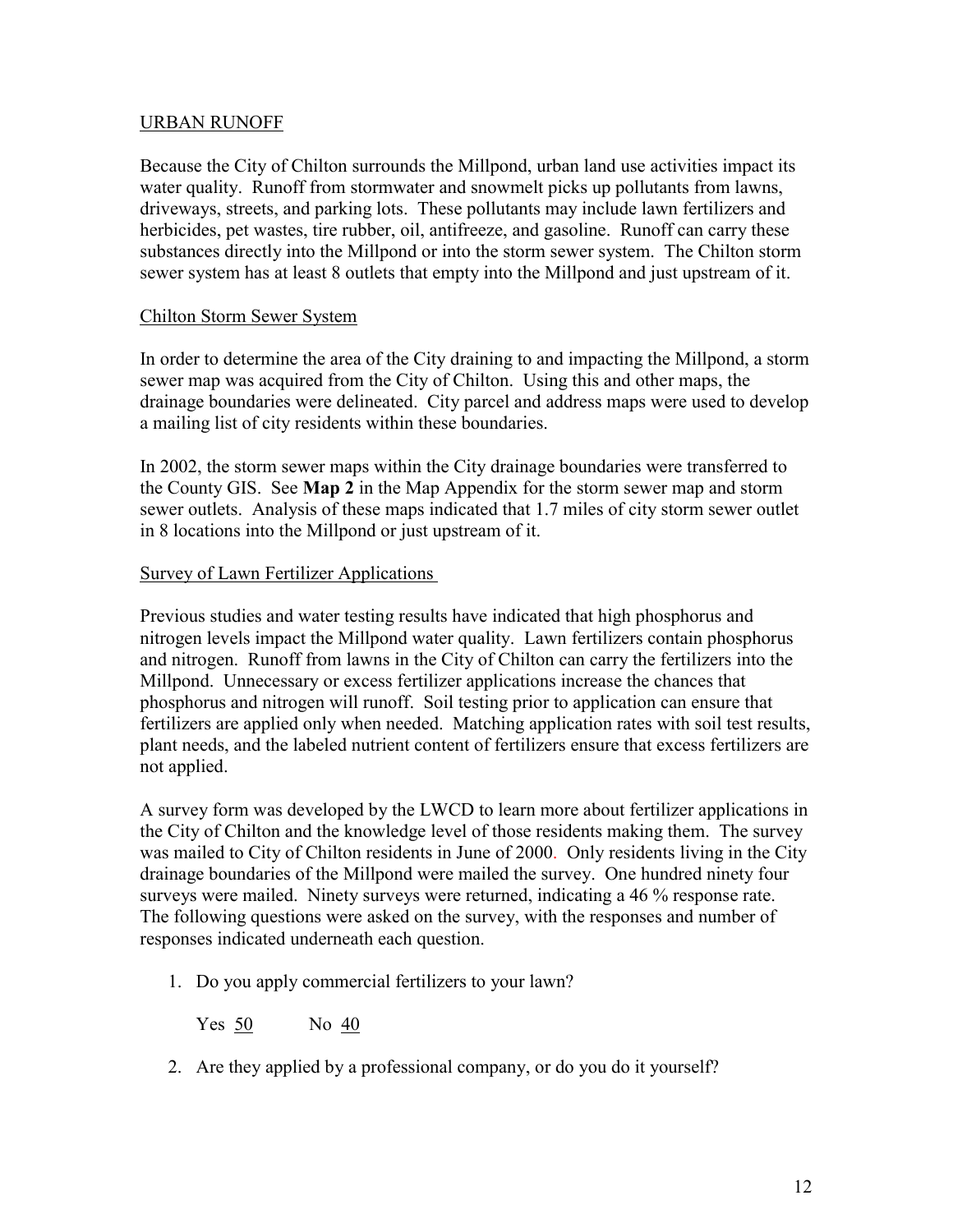Professional company 16 Yourself 34

3. If known, what is the N-P-K rating of the fertilizer applied?

All respondents Known N-P-K 18 Unknown N-P-K 32

Professional company Known N-P-K 2 Unknown N-P-K 14

Self-applied Known N-P-K 16 Unknown N-P-K 18

4. What time of the year is the fertilizer applied? Spring, summer, Fall

Spring  $30$  Summer - 7 Fall – 28

<span id="page-14-0"></span>(Very few responses were given by those who hired a commercial applicator)

Multiple applications response

1 season 19 2 seasons 13 3 seasons 6

5. Have you had your soil sampled to find the proper application rate?

Yes 7 No 42

Residents were also asked to fill in their name and address if they would like more information on lawn care fertilizers. Seventeen respondents listed their address for more information.

Fifty five percent of the survey respondents applied fertilizers on their lawns. Sixty eight percent of those who applied fertilizers to their lawns, self-applied them. The majority of those who self-applied fertilizers knew how to read the container label to determine the N-P-K (nitrogen-phosphorus-potassium) content. Whether the respondents knew what the label meant or how to determine proper nutrient application rates by fertilizer weight or volume was not addressed by the survey. Few of the respondents who had their fertilizers commercially applied, knew the nutrient content.

Most of the respondents who hired professional applicators did not indicate the season of application. Of those who self-applied, most of them applied fertilizers in the fall and/or spring. About one half of them made applications in more than one season. Only 14 % of all respondents tested their soils to determine fertilizer application rates.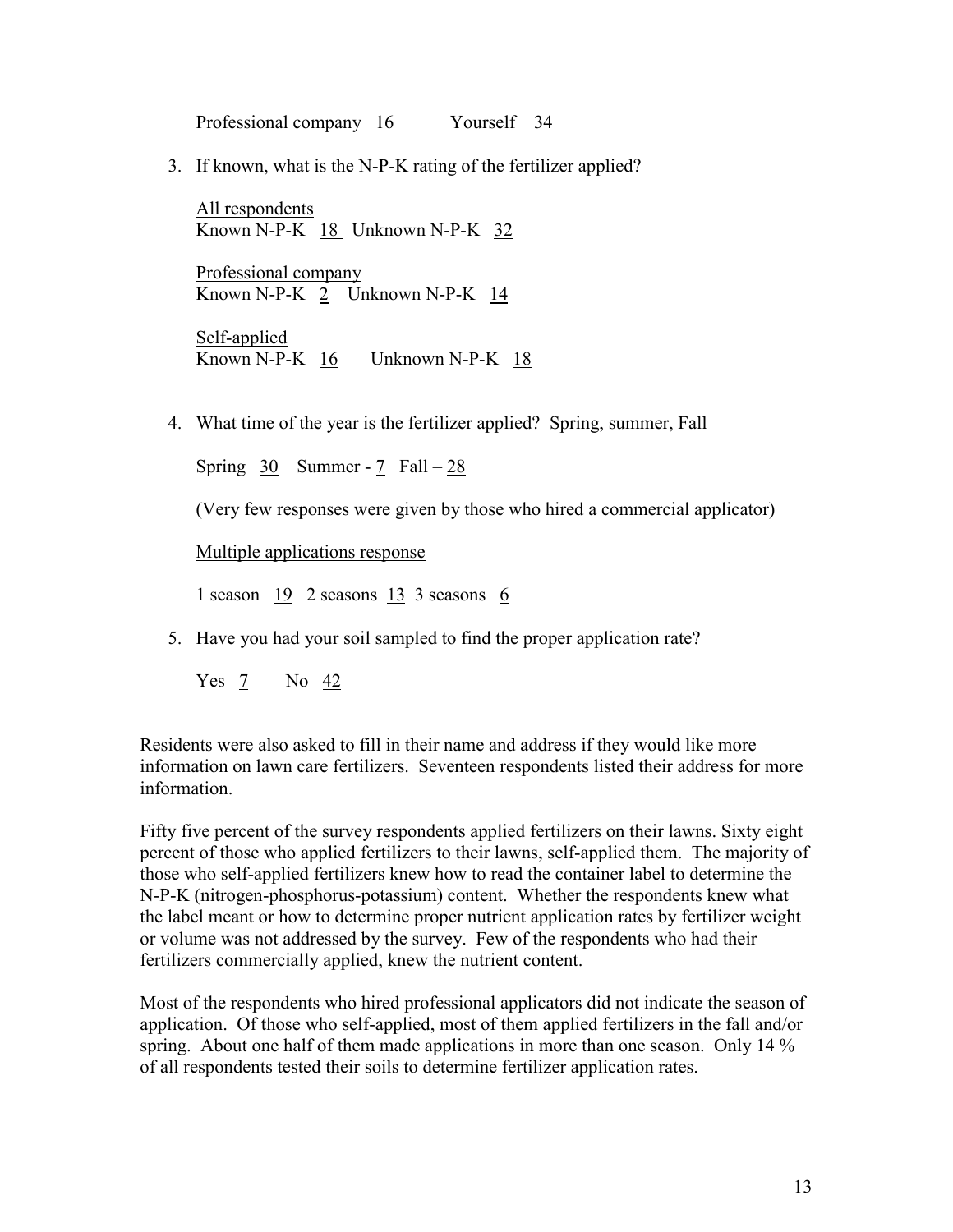The above results indicate that most of the respondents did not follow any fertilizer application management practices to reduce potential runoff of excess nutrients. Those who had fertilizer commercially applied either did not know when it was applied and its nutrient content, or they did not remember it. It is likely that lawn fertilizers add to the high phosphorus and nitrogen levels in the Millpond.

There is a need to educate city and rural residents on proper application methods including soil testing to determine fertilizer needs, the interpretation of labels and nutrient content of fertilizers to determine application rates, and best time of season for application to promote grass utilization of the added nutrients.

There is also a need to educate city residents on best management practices to reduce or eliminate the runoff of other potential contaminants into the Millpond. These contaminants include yard and pet wastes, household chemicals, soaps, and lawn herbicides.

#### AGRICULTURAL RUNOFF

#### Soil Erosion and Sediment From Cropland

Soil erosion from cropland is a major source of sediment to the Millpond. As indicated earlier in this report, suspended soil particles cloud the Millpond water and accumulate as sediment on the bottom of it. Soil erosion is accelerated when the soil surface is left bare. Raindrops striking the bare surface detach soil particles from the surface and runoff carries them downhill. If surface water is nearby, runoff carries the particles into it.

Land planted to annual crops, like corn and soybeans, is often tilled each year. Tillage buries crop residue, exposing the soil surface to erosion. Moldboard plowing, also called clean tillage, turns under most of the crop residue and leaves the soil surface bare. Minimum tillage and no till leave residue on the soil surface, protecting it from erosion. As residue levels increase, protection from erosion and runoff also increases.

In June 2002, the LWCD completed a roadside transect survey of cropland in Calumet County. The purpose of the survey was to determine cropping and tillage practices within the County and to estimate potential soil erosion rates. The survey was conducted by driving on a representative route through the County and stopping at designated points. Observations were made at each point on the type of crop (annual or hay), previous crop, type of tillage (clean, minimum, or no till), and the amount of crop residue (% cover) left on the surface. Slopes and soil types were determined for each point. The results of the survey were analyzed on a County and individual watershed basis. The Millpond watershed was included in the survey.

It should be noted that the survey data was collected and analyzed for the entire watershed area of the South Branch Manitowoc River in Calumet County, and not just the Millpond watershed. The Millpond watershed consists of only about 1/3 of the area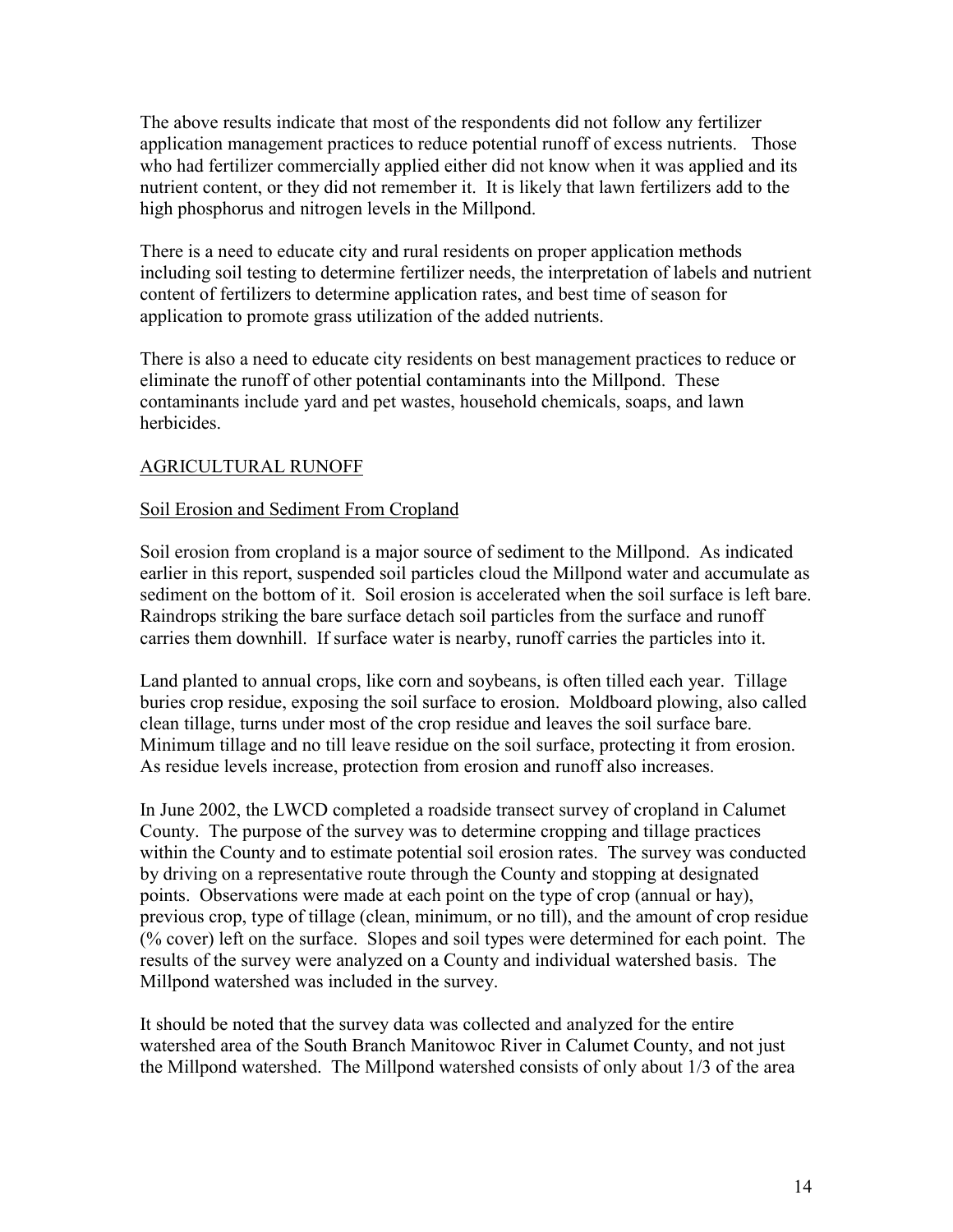of the entire South Branch of the Manitowoc River watershed. However, tillage and cropping trends are likely similar in both of these areas.

The survey indicated that in 2002, approximately 66% of cropped fields in the entire watershed were planted to annual crops. The remaining fields were planted to hay or permanent vegetation. Fields in hay or permanent vegetation have continuous cover and slight potentials for erosion.

It also indicated that 58% of planted fields in the entire watershed were clean tilled. About 10 % of the fields had some residue left on the soil surface, but less than the amount required for optimal erosion control. Only 4 % of planted fields had sufficient amounts of residue for optimum erosion control.

Potential soil calculated at each point using the Universal Soil Loss Equation (USLE). From the data, it was determined that 31 % of all cropland in the entire watershed of the South Branch Manitowoc River had erosion rates in excess of tolerable soil loss levels (T levels). The County average was 21% of all cropland. This watershed, which includes the Millpond watershed, had the highest percentage of cropland with excessive soil erosion rates of all watersheds in the County.

From the soil erosion data, it was estimated that 230,041 tons of soil per year eroded from fields in the South Branch of the Manitowoc River watershed in a single year. This is 63% of the Calumet County total of 362,472 tons per year and 79,038 tons in excess of tolerable soil loss levels. The land area draining to the Millpond is approximately 1/3 of the Manitowoc River watershed area. If the erosion rates in the Millpond watershed are similar to those of the entire watershed, approximately 76,680 tons of soil per year erode from fields in the Millpond watershed. About 26,346 tons of this total is due to soil erosion in excess of tolerable soil loss levels.

Much of this eroded soil may settle out from the runoff, before it reaches the South Branch of the Manitowoc River and, eventually the Millpond. However a significant portion of it does as was substantiated by the amount of sediment that was dredged 1978. It is evident that soil erosion from cropland is a major source of sediment to the Millpond. It is also evident that erosion rates in this watershed are higher than in the rest of the County.

As alluded to earlier, leaving crop residue on the soil surface reduces erosion. More use of minimum tillage and no till when planting annual crops would contribute greatly to reducing soil loss rates. The cost of implementing minimum till and no till could be calculated if the number of cropland acres in the Millpond watershed were known. Future development of a land use layer and incorporation of an erosion modeling program in the County GIS would make this possible.

<span id="page-16-0"></span>A very rough estimate of maximum cost can be made by assuming that 2/3 of the land in the Millpond watershed is in cropland. The County GIS indicates that there are about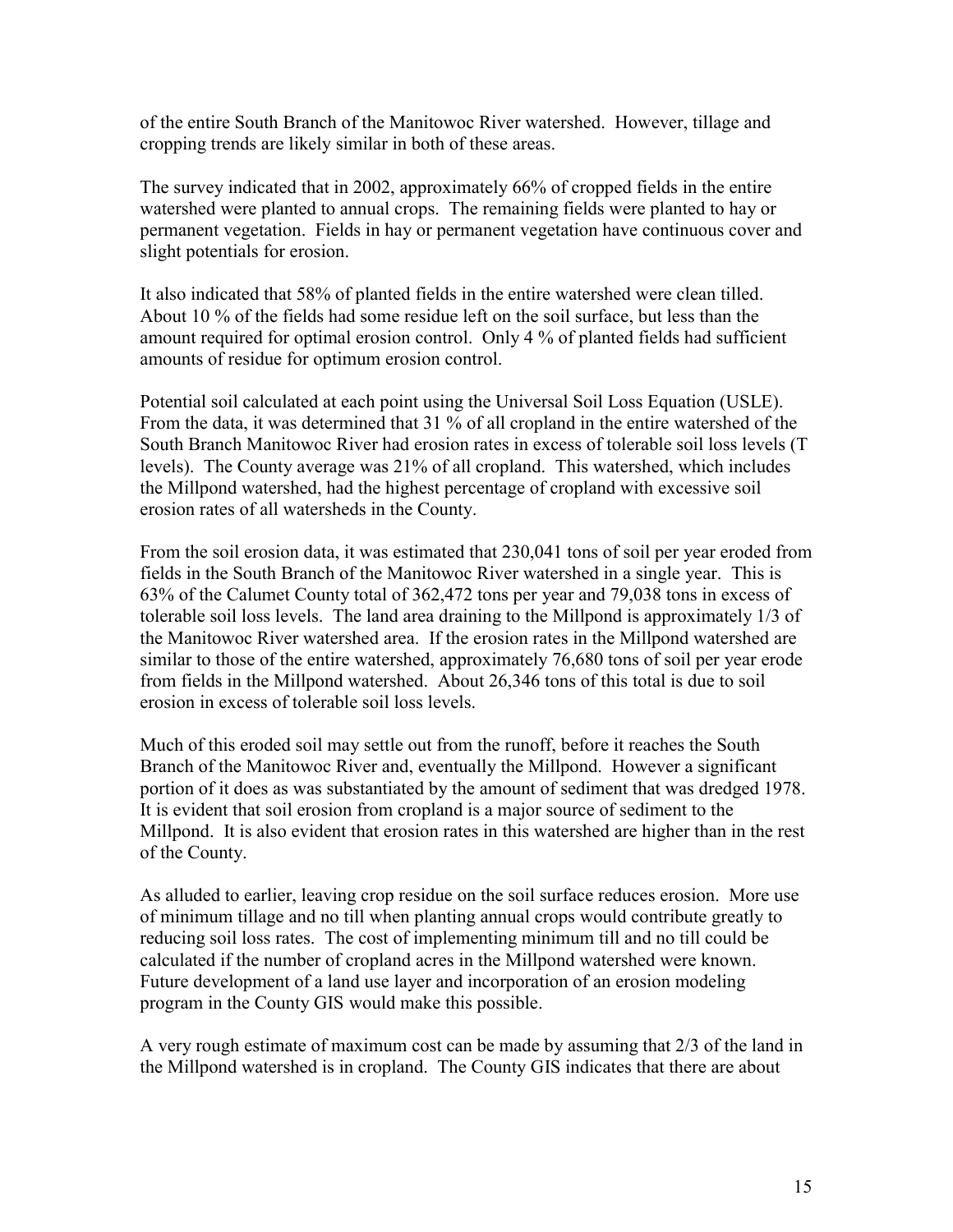28,901 acres of land area in Calumet County portion of the watershed. Two thirds of this area is 19,267 acres of cropland.

According to the tillage survey, 68 % of all cropped fields in the watershed were clean tilled or did not have enough residue for optimal erosion control. This equals about 13,102 acres of cropland in the watershed. The cost of changing from clean tillage to minimum till or no till varies, but may be estimated to be \$27 per acre for one crop year. To bring about this change on all of the above acres would cost \$353,754 for 1 crop year.

<span id="page-17-0"></span>Because tillage costs vary, cost sharing is often provided to farmers at a set rate per acre for a number of years. More than 1 year of cost sharing is provided because it may take longer to successfully implement all of the needed changes. The maximum cost share rate set by the Wisconsin DNR in 2003 is \$18.50 per acre for up to 4 years. Using this rate for a 4-year period on 13,102 acres would require \$969,548.

Realistically, not all farmers would change their tillage systems and not all of the cropland would need the changes. If minimum till or no till was adopted on 50% of the above acres, about \$485,000 would be needed for cost sharing.

Currently, there are no governmental funds available in these amounts to implement such changes. In addition, land owners and users must be willing to make such changes. A long-term educational program on the economic and resource benefits of reduced tillage and no till will be needed to convince many of them to change. Equipment demonstrations and field trial plots should be included as part of the program.

Another method to reduce overall erosion rates is to include hay in a cropping rotation and to grow fewer years of annual crops. With the recent trend in dairy farming to substitute corn silage for hay in animal feed and the decline in dairy farm numbers, it is unlikely that annual crops will be replaced with more hay.

#### Gully Erosion

Gully erosion can occur in the natural drainageways of the land, where surface runoff concentrates. If these drainageways are not left in grassy vegetation, they are prone to severe gully erosion. Shaping these channels to handle runoff volumes and establishing permanent grassy vegetation in them will usually control this erosion. This conservation practice is called a grassed waterway.

Aerial photography and field observations indicated that gully erosion is not a large problem in the Millpond watershed. Grassed waterways have been installed in most of the drainageways that needed them.

#### Livestock and Streambank Erosion

Unlimited access of livestock to streams and adjacent banks can cause severe erosion problems. Feeding on vegetation along the stream, livestock can reduce or destroy the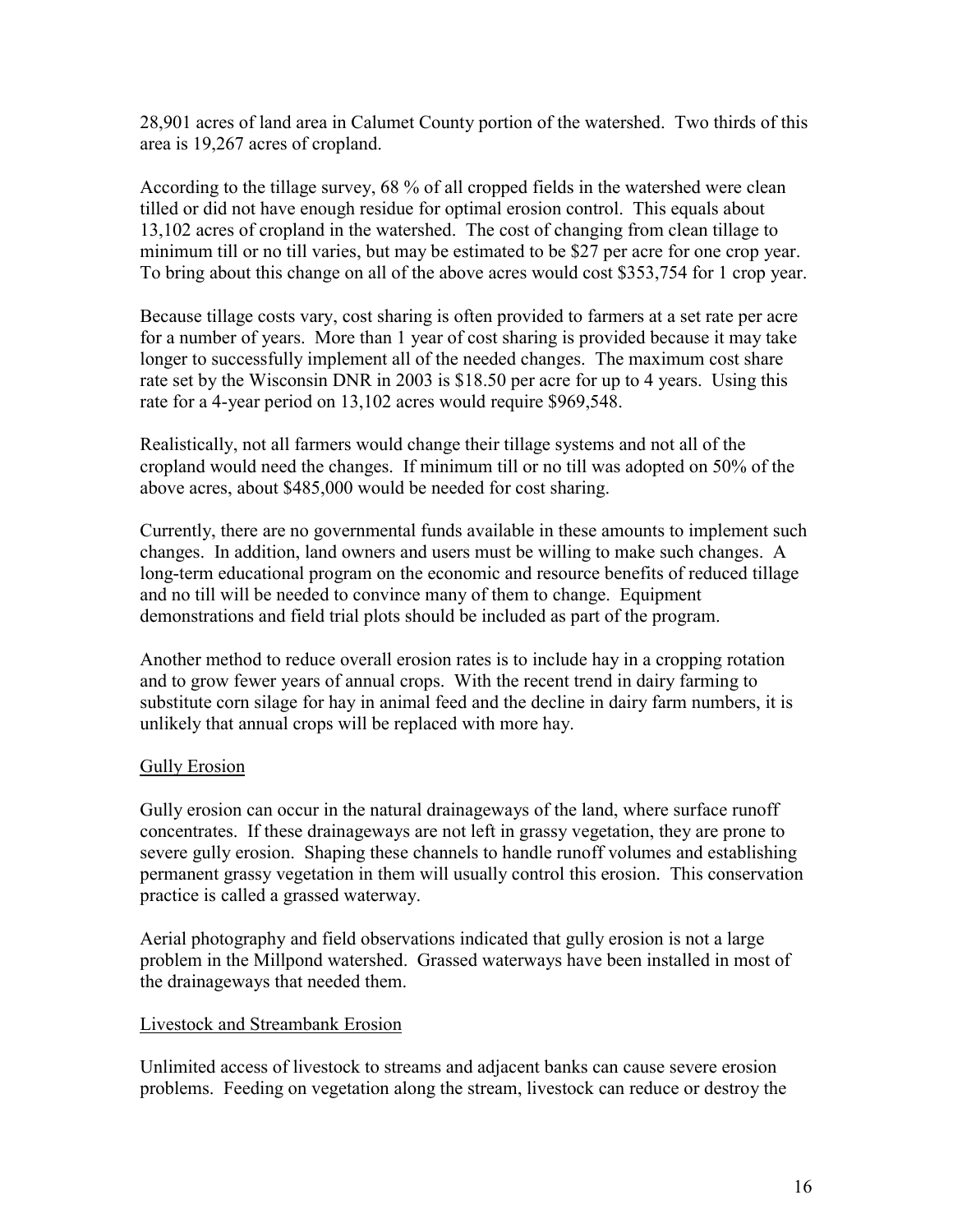vegetative cover. Trampling by their hooves can leave soils bare and susceptible to erosion. An associated problem is the animal wastes that are deposited into or near the stream.

Fencing livestock out of these areas will prevent these problems. Only three areas of seasonal livestock access to surface waters draining to the Millpond were identified by the inventory. Neither area had severe erosion problems. An estimated 1,000 feet of fence would address these problem areas. At a cost of \$2.50 per foot, the fencing would cost \$2,500. The typical cost sharing rate is 70% and \$1,750 would be needed to cost share fencing at three of these sites.

#### Vegetative Buffers Along Streams, Drainageways, and Ditches

In many cases, fields adjacent to streams, drainageways, and ditches are tilled and cropped as close as possible to the bank or water's edge. This is partially due to agricultural economics, which induces producers to use all land suitable for crops. Land out of production does not provide economic benefits to them.

Runoff from cropped fields adjacent to these surface waters can carry soil particles, animal waste, and fertilizers off of the fields and into the waters. Cropping up to the waters edge allows the runoff to flow unimpeded into the surface waters.

Vegetative buffers, also called filter strips, are permanent strips of grass, trees, or shrubs left between cropland and the surface water's edge. The buffers act as filters, reducing the amount of sediment and nutrients in the runoff. They slow the runoff down so that the sediments drop out before reaching the water. Much of the slowed runoff soaks into the ground and the plants take up the nutrients in the water.

Vegetative buffers are the last lines of defense against any sediments and nutrients contained in runoff. They are not a substitute for erosion and sediment delivery control measures or for the proper management of manure and fertilizer applications on fields adjacent to surface water. Buffers should be used in conjunction with those conservation practices.

The effectiveness of vegetative buffers in filtering sediment and nutrients depends on their width. As width of the buffer increases, so does its effectiveness. Most studies indicate that a minimum width of 30 feet is necessary. As land slope increases, this minimum width for effectiveness also increases.

Because previous studies indicated that soil particles and nutrients in runoff impact the Millpond, vegetative buffer needs were part of the rural inventory. Needs were first inventoried along the South Branch Manitowoc River and its main tributaries. These are the major cropland areas impacting the Millpond. Additional needs were inventoried along ditches and drainageways connected to the River system. These areas also impact the Millpond, but to a lesser degree.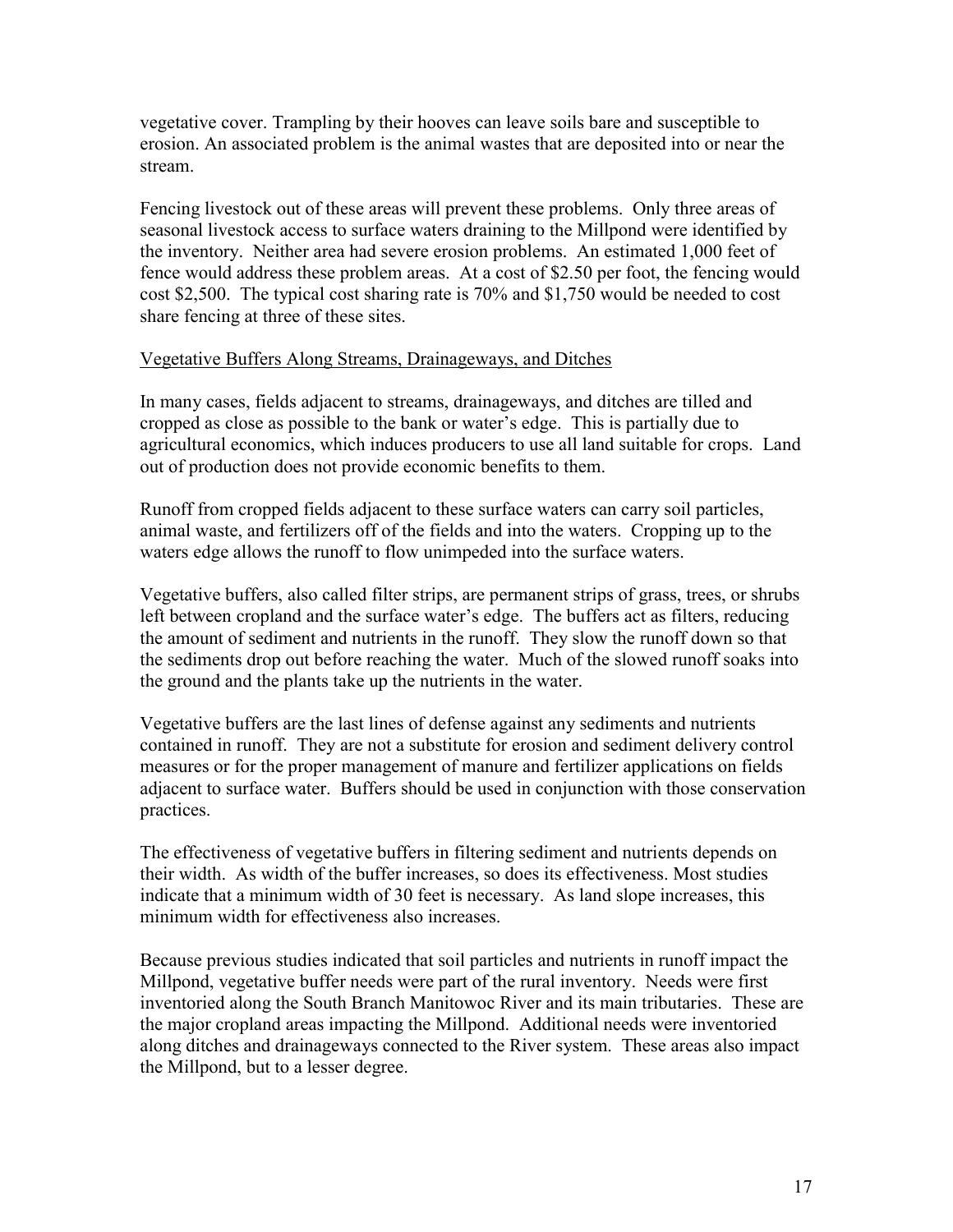The initial inventory of buffer needs was completed in 2000, using paper maps, drawing markers, and rulers. In 2002, GIS was used to update the inventory. The maps and area calculations in this report are based on the GIS inventory.

Buffer needs were mapped and calculated for a 30-foot zone adjacent to surface waters. This 30-foot zone coincides with the minimum width for buffer effectiveness. Any cropped area within this zone was mapped as a buffer need.

The vegetative buffer needs map for a 30-foot zone along the South Branch Manitowoc River and its main tributaries is **Map 3** in the Map Appendix. With GIS, it was determined that 30.5 acres of cropland would need to be planted to permanent vegetation to establish a 30-foot wide buffer in this zone.

Costs to establish vegetative buffers can vary widely due to site conditions and accessibility, the size of the area, the species to be planted, and the availability of tillage and planting machinery. A middle range cost estimate of \$500 per acre for trees and shrubs and \$200 per acre for grasses and clover will be used for cost estimates. These costs are often reimbursed in full to the landowner if he or she participates in a buffer incentive program.

Using these figures, it would cost approximately \$15,250 to plant and establish a 30-foot wide vegetative buffer of trees and shrubs along both sides of the South Branch Manitowoc River and its main tributaries in Calumet County. A buffer of grasses and clover would cost \$6,100 for establishment.

Including drainageways and ditches connected to the main River system would provide more filtering for sediments and nutrients. Refer to **Map 4** in the Map Appendix for the 30-foot buffer needs along drainageways and ditches. Using GIS to calculate these needs, an additional 42.2 acres of cropland would need to be planted to permanent vegetation. The middle range cost for planting and establishing trees and shrubs on this acreage is \$21,100. Grasses and clover would cost \$8,440.

In total, 72.7 acres of cropland would need to be planted to permanent vegetation to establish a continuous 30-foot buffer on both sides of all surface waters draining to the Millpond. The total cost of establishment for trees and shrubs would be \$36,350. The cost for grasses and clovers would be \$14,540.

A 30-foot wide buffer does not capture nor filter all of the sediment and nutrients from runoff, especially where adjacent cropland is sloping. Wider buffers are more effective. Recent studies and federal farm program rules indicate that a buffer width of 150 feet provides maximum effectiveness in capture and filtration.

<span id="page-19-0"></span>To determine buffer needs for maximum effectiveness, GIS was used to map and calculate buffer needs in a 150-foot zone adjacent to the South Branch of the Manitowoc River and its main tributaries. Buffer needs in the 150-foot zone along ditches and drainageways were not considered in this mapping. Establishment of a 150-foot buffer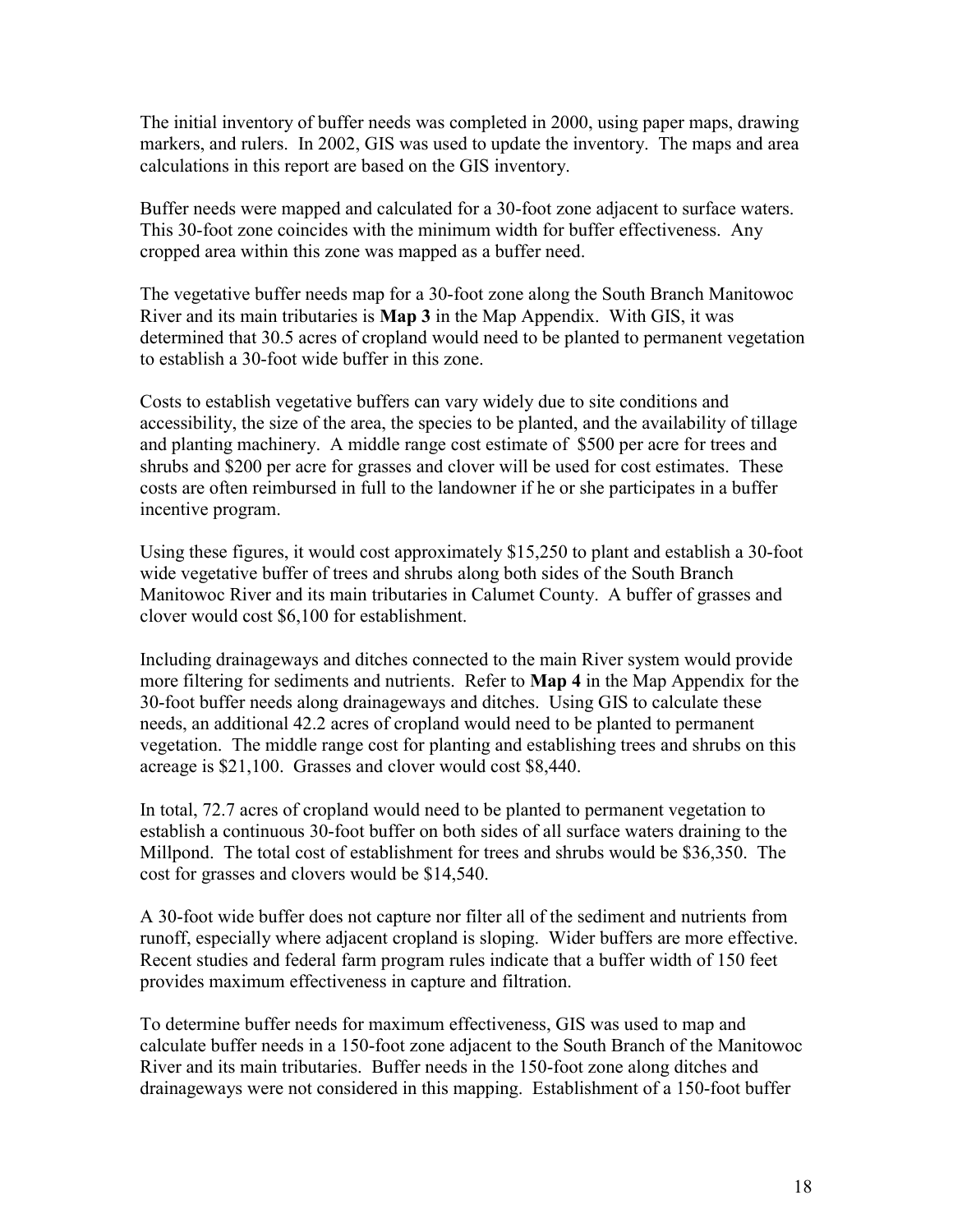along ditches and drainageways was not considered practical because of the large areas of cropland that would be taken out of production.

Refer to **Map 5** in the Map Appendix for the locations of the 150-foot wide buffer needs. GIS calculations indicate that 465.2 acres of cropland would need to be planted to permanent vegetation to create this larger buffer width. The cost for planting and establishing trees and shrubs on this acreage would be \$232,600. Grasses and clover would cost \$93,040.

The planting and establishment of permanent vegetative buffers entails taking cropland out of production. Reimbursements for planting and establishment costs are often not enough to persuade landowners to establish them. With current farming economics, many landowners will not take cropland out of production without added incentives. Incentive programs that provide annual rental payments or that purchase easement rights are often necessary.

Federal and State incentive programs are currently available for establishment of buffers. The Conservation Reserve Enhancement Program (CREP) is available on a County-wide basis. The CREP pays incentives of \$550 - \$1,800 per acre for establishing buffers for a 15-year period. Incentives for establishing permanent buffers, using perpetual easements are \$700 - \$2,600 per acre.

Incentive payments are based on the average annual cropland rental rate associated with soil productivity in the buffer areas. Using the 2003 incentives for a predominant soil in Calumet County, a landowner would be paid \$1,600 per acre for a 15-year buffer and \$2,250 per acre for a permanent buffer. If this program were used to establish a 30-foot buffer wherever needed in the Millpond watershed, \$116,320 would be needed for incentives for the 15-year period. Under the permanent easement option, \$163,575 would be needed for the incentives.

As of 2003, Calumet County had been allocated enough federal and state funds to cover incentive payments and costs for establishing all of the 30-foot buffers needed in the Millpond watershed. But landowner participation has been limited in the watershed and the whole County. As with tillage changes, land owners and users will need to be convinced of the benefits of establishing buffers. An educational program will need to be developed on the benefits of buffers and the existence of incentive programs.

It should be noted that the maximum effectiveness of vegetative buffers in filtering sediment may not be reached in the Millpond watershed. Clay soils predominate in this watershed and clay particles are very small. Vegetative buffers do not always filter them out of the runoff.

#### Farmsteads with Livestock

All livestock operations are similar in many ways. Most have buildings where livestock are housed and fed. The building sites may include barnyard or feeding areas where the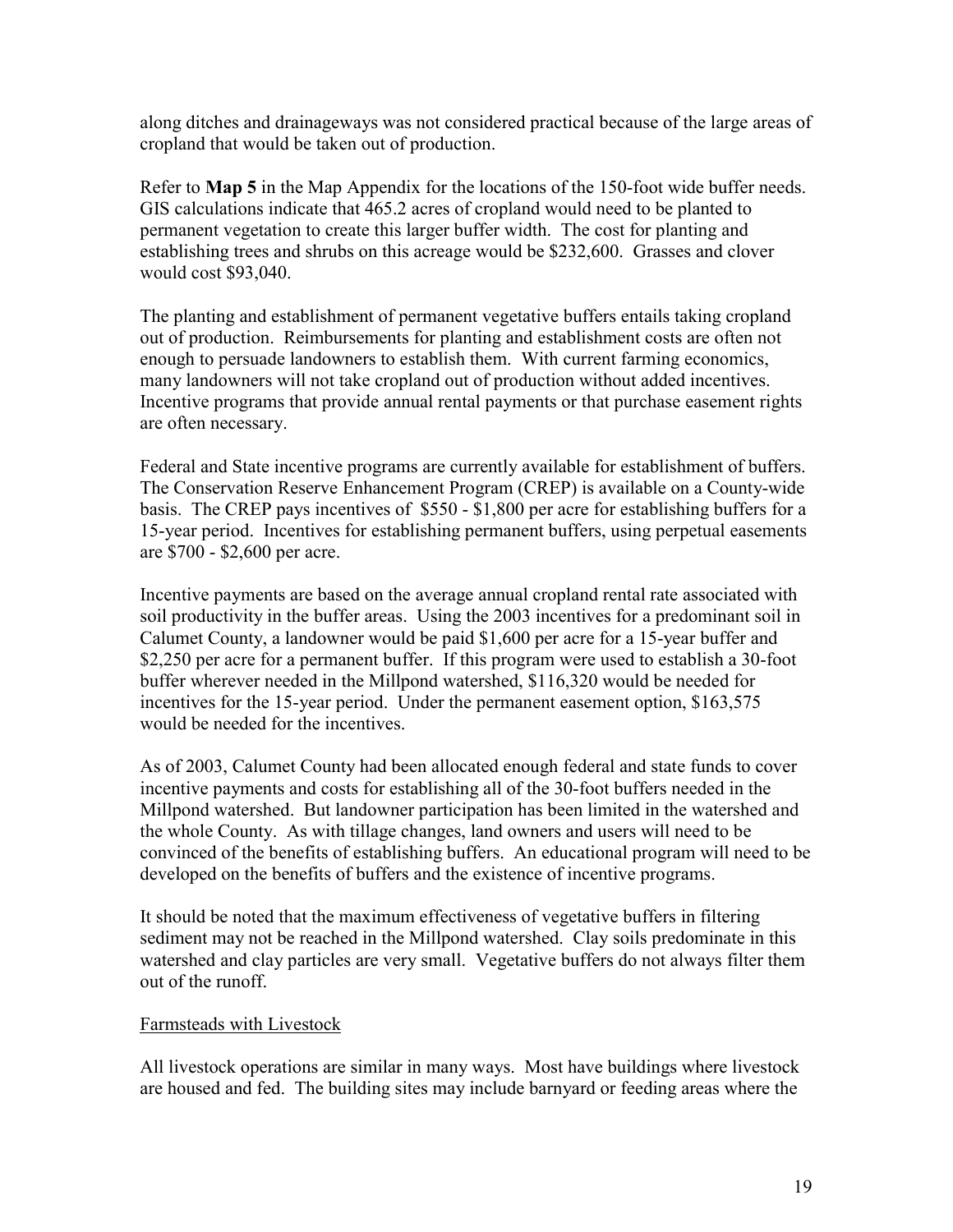livestock are kept or allowed outside. All livestock operations generate animal waste. Typically the waste must be collected, transported, and then spread on the land. Some operations have manure storage facilities. The facilities store the waste during winter and other times when it is difficult to spread on the land.

<span id="page-21-0"></span>Animal waste, or manure, contains high levels of nutrients such as phosphorus and nitrogen. According to water test results, the Millpond also has high levels of these nutrients. Runoff can pick up manure from feeding, loafing, storage areas and cropland and carry it to nearby surface waters. Eventually the manure and the nutrients it contains may end up in the Millpond.

Locating farmsteads where livestock are kept is important in identifying possible sources of manure and nutrient runoff. This is especially true when the farmsteads are located near surface water features. In the initial application for this Lake Planning Grant, it was proposed that special emphasis be given to farmstead sites within a critical 1,000 feet zone adjacent to each side of surface water features.

An initial inventory of these sites was completed in 2000, using paper maps, field observations, and mailed surveys. Only the 1,000-foot zone adjacent to the South Branch Manitowoc River and its main tributaries was considered. With this method, 20 farmsteads with livestock were mapped and identified in the critical zone. Fifteen of these farmsteads were visited to gather information on potential manure runoff. Animal numbers at each farmstead ranged from 15 to 400 dairy and beef cattle.

In 2002, the County GIS and additional field observations were used to update the earlier inventory. Some changes were made in inventory methodology. More recent and detailed aerial photography was used. The inventory was expanded to include the 1,000 foot critical zone adjacent to drainageways and ditches connected to the main River and tributary system. Farmsteads with evidence of more than 5 livestock were mapped and identified. Farmsteads with livestock in the entire project area were also identified. See **Map 6** in the Mapping Appendix for the locations of all farmsteads with livestock.

In the updated inventory, 34 farmsteads with livestock were mapped and identified in the 1000 foot critical zone along the South Branch of the Manitowoc River and its tributaries. Sixteen more farmsteads were mapped and identified in the critical zone along drainageways and ditches connected to the River system. In total, 50 farmsteads with livestock were identified in these critical zones.

In areas outside of these critical zones, 48 more farmsteads with livestock were identified and mapped in the Millpond watershed. Two of these 48 farmsteads are located just south of the County line. They were included because they are associated with cropland within the County.

The exact number of livestock at each of the farmsteads was not determined in the final inventory. Livestock numbers at any one site may change frequently. Some of the farmsteads are used only for young stock or steers on a seasonal basis.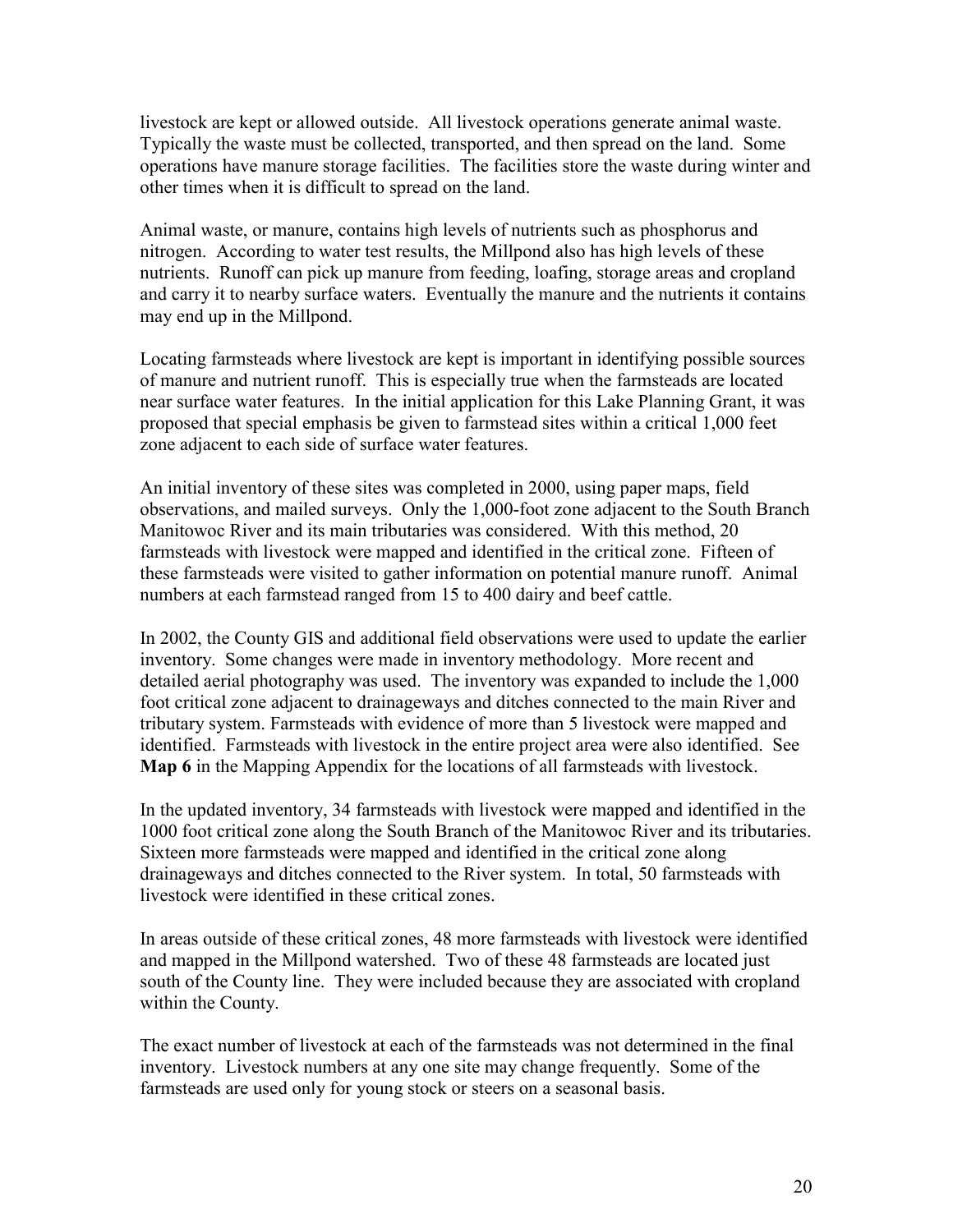The identification of 96 farmsteads with livestock indicates that there is a considerable amount of manure that must be collected, stored, and spread in the Millpond watershed. With the large number of sites and their widespread locations, there is a large potential for manure runoff into surface waters. A more intensive inventory, including site visits, will need to be completed to assess this potential. The presence of barnyards or feedlots at the farmsteads increase the potential.

#### Runoff From Barnyards and Feedlots

Barnyards and feedlots are the areas adjacent to livestock housing, where livestock feed, exercise, and loaf. In many cases, the animals spend the majority of their time outside in these areas. As a result, manure accumulates in them. If located near surface water, rain water and the resulting runoff may carry the manure into the water. Water from the barn roof may add to the problem.

Runoff control systems reduce the amount of manure runoff from these areas. Individual components of these systems divert clean water from running over the areas, contain manure solids, and filter manure runoff.

Roof gutters, downspouts, and tile inlets divert water from the barn roof. Berms, surface inlets, and tile divert water from outside of the area. Concrete slabs with walls contain the manure solids within the barnyard or feedlot. Outlets in the walls allow liquids to slowly leave the area and flow over grass filter strips. The strips filter out remaining solids. As the water soaks into the filter strips, the grass plants take up the nutrients left in it.

Location of barnyards and feedlots within the critical zone do not necessarily mean that manure runoff is reaching the River system and the Millpond. Of the 15 barnyard and feedlots visited in 2001, only 6 of the sites had potential manure runoff to the River system. General observations from riding past the additional 35 farmsteads within the critical zone in 2002, indicated that most had barnyards and/or feedlots associated with them. Some of them may allow manure to runoff and enter surface channels, especially road ditches. The distance and connection of these channels to the River will need to be determined in order to judge the impact of manure runoff on the River.

Since a specific barnyard or feedlot may need some or all of the separate components of a runoff control system, a detailed site survey will be required for each of them. Staffing resources did not allow such an inventory to be completed in the timeframe of this planning grant.

On the 6 sites identified in 2001 for potential manure runoff, approximately \$75,000 would be needed to install the needed components of runoff control systems. Cost sharing these costs at a 70% rate would require \$52,500 in government funding.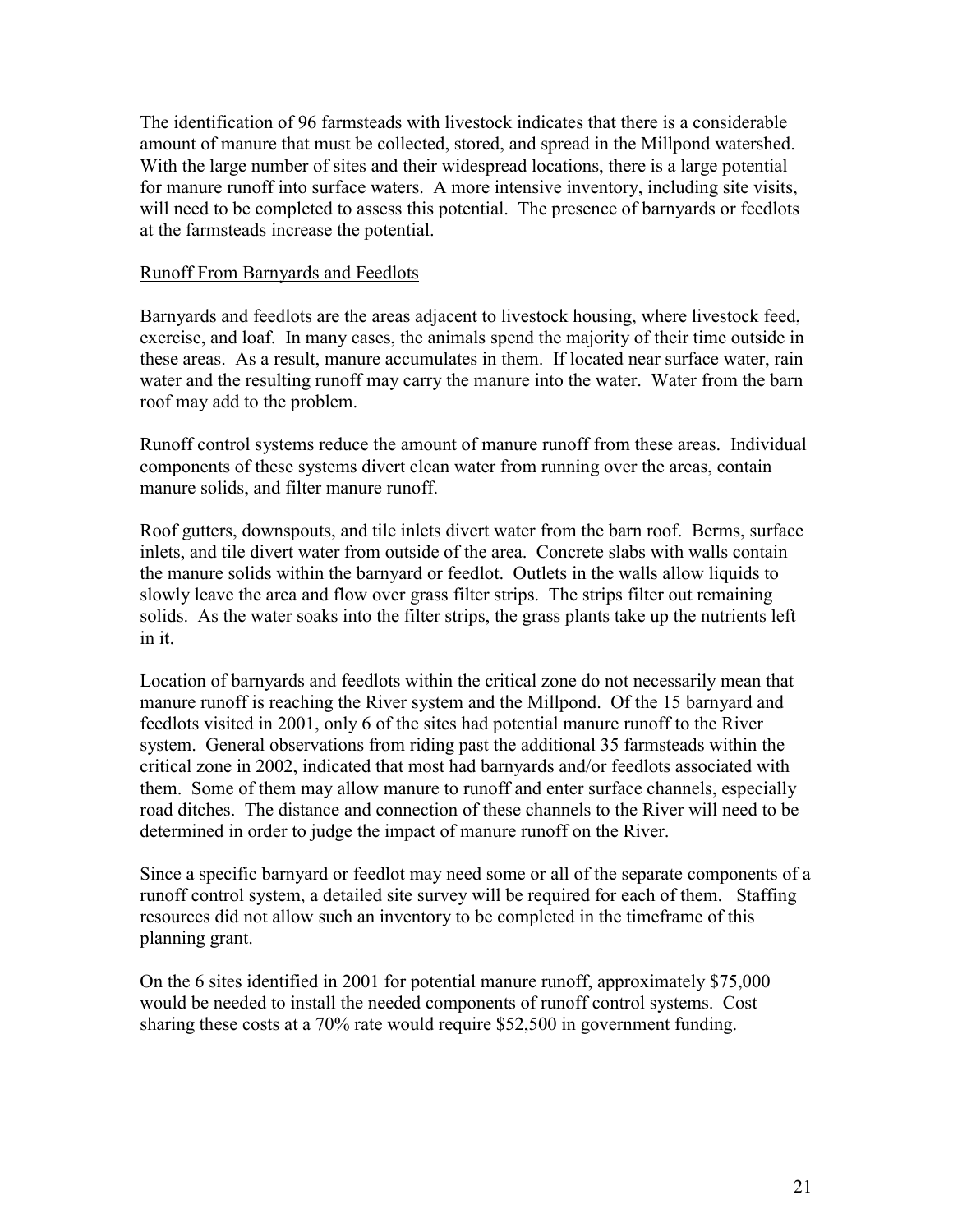#### Manure Storage Facilities.

<span id="page-23-0"></span>Manure storage facilities are typically used to store manure, so that it does not have to be spread during the winter and summer. Manure spread on frozen ground in the winter cannot be incorporated and may run off into surface waters. Manure cannot be spread on most growing crops during the summer due to possible damage to the crop. It can be spread between cuttings of hay but not incorporated. Storage of the manure until spring planting and fall harvest allows incorporation and reduces manure runoff.

In 2002, the County GIS, staff knowledge, and field observations were used to inventory manure storage facilities in the Millpond watershed. See **Map 7** in the Map Appendix for locations of these storage facilities.

Of the 34 farmsteads with livestock in the critical 1,000-foot zone along the main River system, only 10 farmsteads were identified as having storage facilities associated with them. Of the 14 farmsteads located in 1,000 foot critical zone along drainage ways and ditches, only 4 of them were identified as having storage facilities. A total of 14 of the 50 farmsteads (28%) in the critical zones had manure storage facilities.

This may or may not be a problem. Farmstead owners without storage facilities usually spread their manure daily or stack it someplace during bad weather and wet field conditions. The potential for manure runoff depends on where and for how long that the manure is stacked and when and on which fields it is spread on. It also depends of the quantity of manure that must be dealt with. Some of the sites may not have sufficient animal numbers to justify the cost of storage facilities. Others may house animals seasonally.

Manure storage facilities are expensive. On average, earthen pits installed into the ground cost \$20,000 to \$40,000 each. Concrete lined pits and above ground storages cost \$50,000 to over \$100,000 each. Using the median figure of \$30,000 apiece for earthen storages, it would cost \$720,000 to install 24 facilities on all farmsteads with livestock in the critical zones along the main River system. Another \$300,000 would be needed to install 10 facilities in the critical zone along drainageways and ditches. Governmental cost sharing for manure storage facilities is usually set at a 70% rate. A minimum of \$714,000 of governmental funds would be needed to cost share the installation of 34 storages at all farmsteads in the critical zones of the project area.

Farmsteads with livestock outside the critical zone may spread their manure on fields within the critical zone. The inventory indicated that there are 50 of these farmsteads within the project area. Only 9 of these 50 farmsteads have manure storage facilities. Installation of 41 more earthen facilities could cost and additional \$1,230,000. Cost sharing their installation at a 70% cost share rate would require \$861,000 of governmental funds.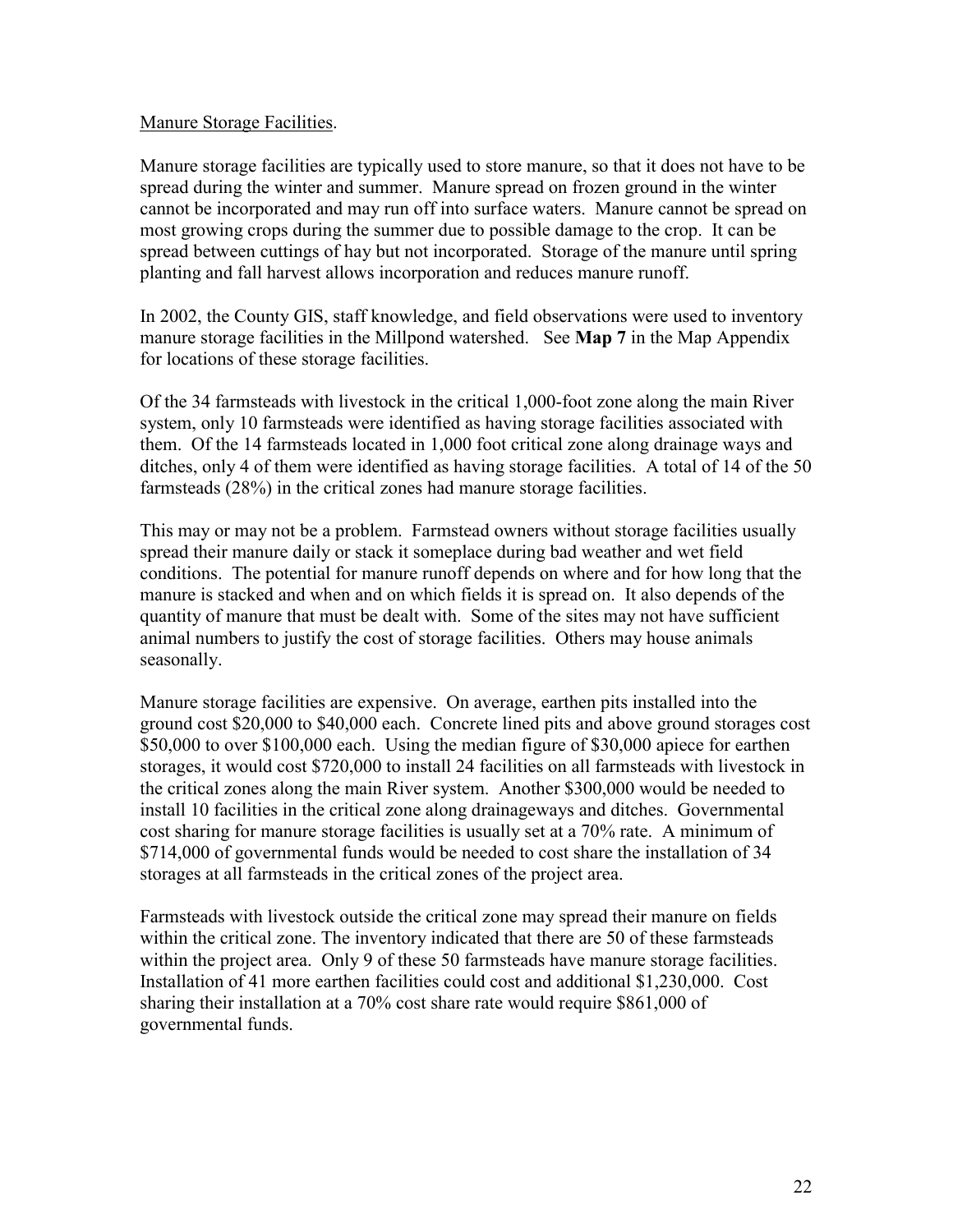<span id="page-24-1"></span><span id="page-24-0"></span>It is very likely that storage facilities will not be installed at all of these farmsteads. Some of the sites will have low runoff potentials. Owners of others will either not see the need for their installation or will not have the funds for their portion of construction costs.

#### Runoff From Cropland and Nutrient Management Planning

Fertilizers and manure are applied to cropland to provide nutrients for crop needs. Nutrient management is the management of these applications to minimize the amount of excess nutrients that runoff into surface waters or leach down into groundwater. Proper management of the timing, placement, and amounts of these applications ensure that most of the applied nutrients are used by the crops and do not runoff the land.

Proper nutrient management requires the annual development of a nutrient management plan. The plan details the timing, placement, and rates of applications of manure and fertilizers on a field by field basis. Information on soil fertility levels, past applications, crop nutrient needs, and nutrient levels of the manure and fertilizers is needed to develop the plan.

Water testing of the Millpond indicated high levels of phosphorus and nitrogen in the water. Manure and most fertilizers contain high levels of phosphorus and nitrogen. It is very likely that nutrient management on cropland in the watershed would reduce the amount of nutrients entering the Millpond from these sources.

The survey in 2000 indicated that none of 15 surveyed farmers with livestock in the critical zone along the River developed nutrient management plans that met State and Federal technical standards. The number of farmers developing nutrient management plans in the entire Millpond watershed is not known.

Developing plans for all cropland in the watershed would include 19,267 acres of nutirent management planning. The development of a nutrient management plan by a private consultant costs about \$6.00 per acre per year. The cost for nutrient management planning on all of these acres would be \$115,602 per year. Cost sharing for planning is usually provided at a 50 % rate for a maximum period of 4 years. To cost share nutrient management planning on all cropland acres would require \$231,204 in governmental funds during a 4 year period.

Crop consultants and some government employees are trained and certified to develop nutrient management plans. However, with proper training, farmers can learn to develop their own plans. Future training programs for farmers could reduce the need for cost sharing and governmental funding. As with other practices, farmers will need to be convinced of the benefits of using nutrient management.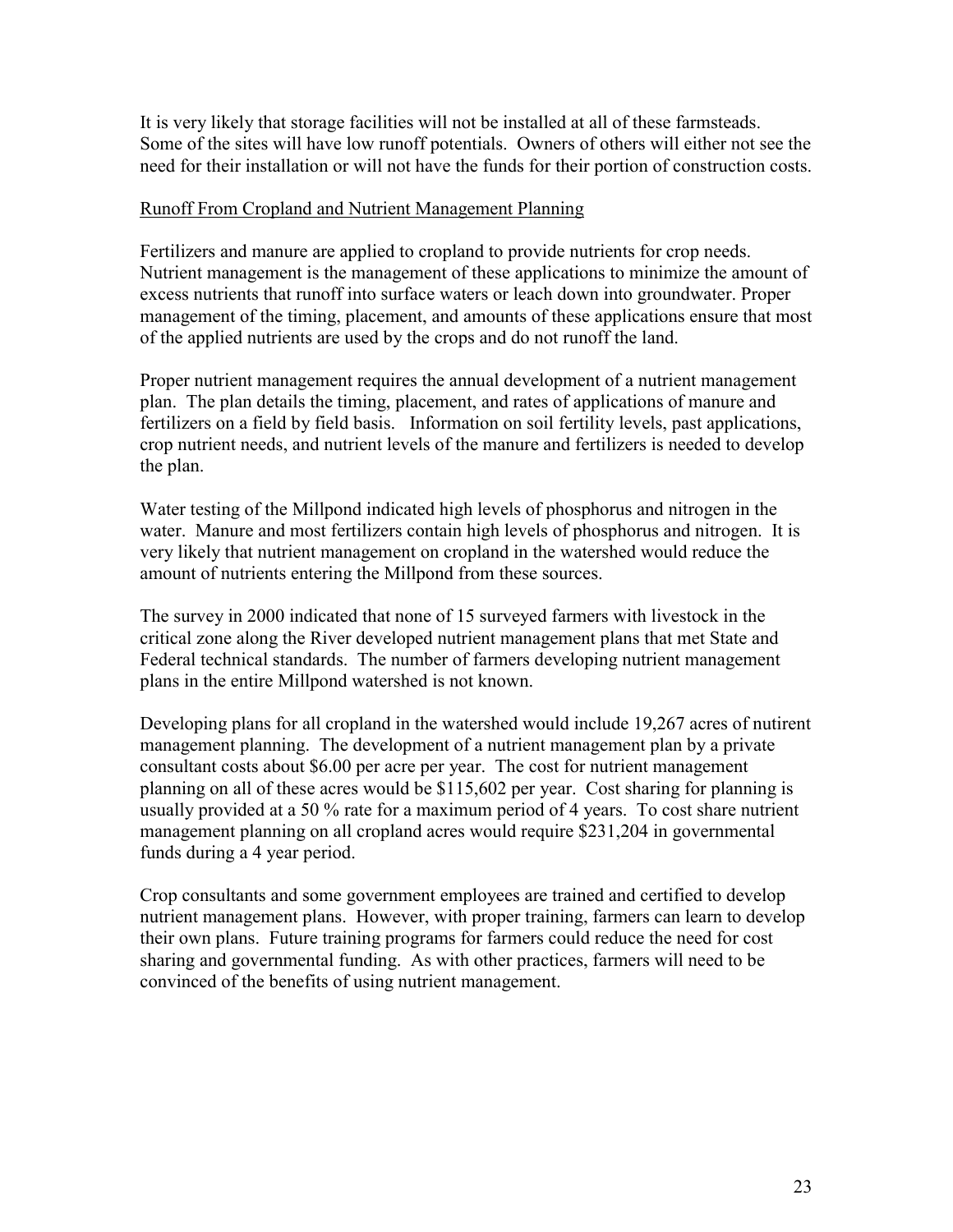#### **A PLAN OF ACTION**

#### SUGGESTIONS FROM OTHERS

<span id="page-25-0"></span>The initial inventory in this report was summarized and presented to the Calumet County Land & Water Conservation Committee and the Lake District Board of Commissioners. Members of these groups were asked for suggestions on how to raise public awareness on the water quality of the Millpond and the land uses impacting it. They were also asked for suggestions on how to increase the adoption of conservation practices to protect and improve Millpond water quality.

Members of the Calumet County Land & Water Conservation Department offered these suggestions:

- Presentations to schoolchildren on the problems and solutions.
- Speaking and poster contests on natural resources in local schools.
- Development of a comprehensive educational program on needed conservation practices.
- Programming on cable television local channel to stimulate public interest.
- Distribution of fact sheets and brochures with tax and utility bills to city residents.

Members of the Chilton Millpond Lake District Board of Commissioners made these suggestions:

- Use of local high school science teachers, FFA groups, and UW-Extension youth educator to raise awareness of youth on the issues, problems, and solutions.
- Creation of a display for the Chilton library.
- Inclusion of the problems and solutions in the agricultural class curriculum of area technical colleges.
- Use of city and county web sites to present information and education.
- Presentations at public informational meetings for urban and rural residents of the project area.
- Publication of a newsletter on the Chilton Millpond.
- Creation and distribution of brochures on needed conservation practices to city and town residents.
- Involvement of youth groups like Boy Scouts and 4H in activities such as storm drain stenciling.
- Programming on the local cable television channel.
- Distribution of brochures and fact sheets with city utility bills.
- Development and use of cost share programs for conservation practices.

Using many of these suggestions, the Calumet County Land and Water Conservation Department developed a comprehensive plan for future activities to address the water quality problems of the Chilton Millpond. The plan is outlined in the next section. This plan will take many years to implement and will require more financial and staffing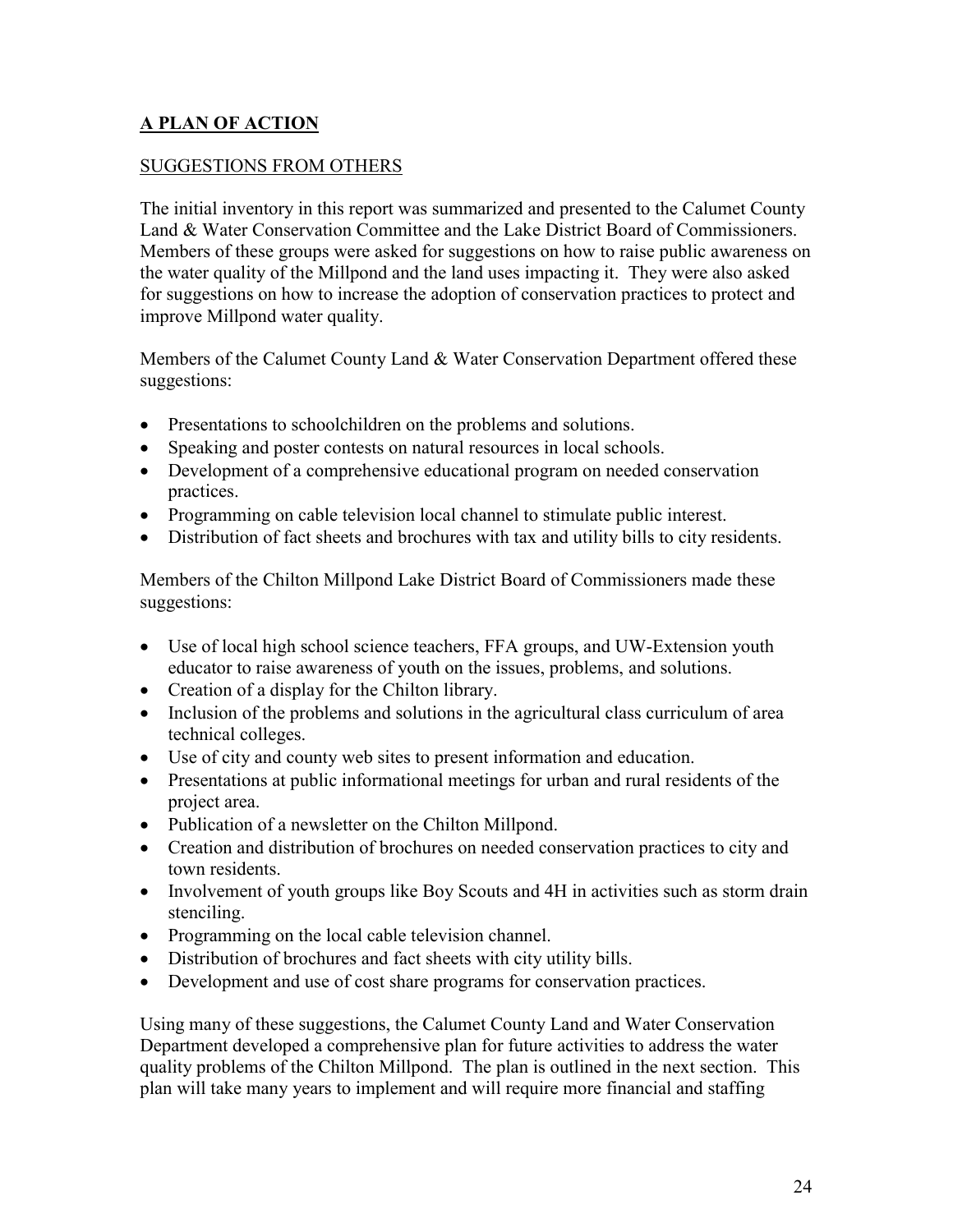<span id="page-26-0"></span>resources than are currently available. Partnerships will need to be formed with the Chilton Millpond Lake District, State and federal agencies, schools, town governments, and Millpond watershed residents to successfully implement this plan.

#### COMPREHENSIVE PLAN FOR THE FUTURE – A THREE-PART PROGRAM

UW-Extension research has indicated that a three-part course of action is often needed to solve resource problems like those of the Millpond and its watershed. The three parts of this course of action include incentives or cost sharing, education, and regulation.

Installing and implementing all needed urban and agricultural practices to improve and protect the water quality of the Chilton Millpond will be very costly. The lowest estimates for implementation and installation of agricultural practices in this study exceed \$1.5 million dollars. The highest estimates exceed \$3.5 million. Cost estimates were not made for all needed agricultural practices, nor were they made for any needed urban practices. The actual cost for implementing all needed practices is likely to be much higher than these estimates.

If cost sharing is to be provided to landowners to implement and install these practices, government or private funds must be available. Some programs already exist to provide such funding from State and Federal sources. However current funding levels for these programs do not approach the levels needed within the Chilton Millpond watershed. In addition, state and federal budget constraints could affect the future availability of these funds.

The availability of cost share funds does not automatically mean that the needed conservation practices will be installed and implemented in this watershed. Land owners and users impacting the Millpond must first become aware of the problems they are causing and potential solutions. Without this awareness, they will not utilize available cost sharing to put in the necessary practices. They must first believe that the practices are needed and that they, as well as the Millpond, will benefit from them. A targeted educational program is needed.

Some of the identified practices may be needed to meet new DNR rules for agriculture and future County ordinances. Enforcement of these rules and ordinances by local and state authorities could compel some land owners and users to install or implement the practices. However, state statutes now require that cost sharing be offered prior to enforcement in many of these situations.

<span id="page-26-1"></span>Current and proposed activities and strategies for the three-part program are detailed in the next section. Education is listed first because of its importantance in the implementation strategy of this program, including enforcement and cost sharing.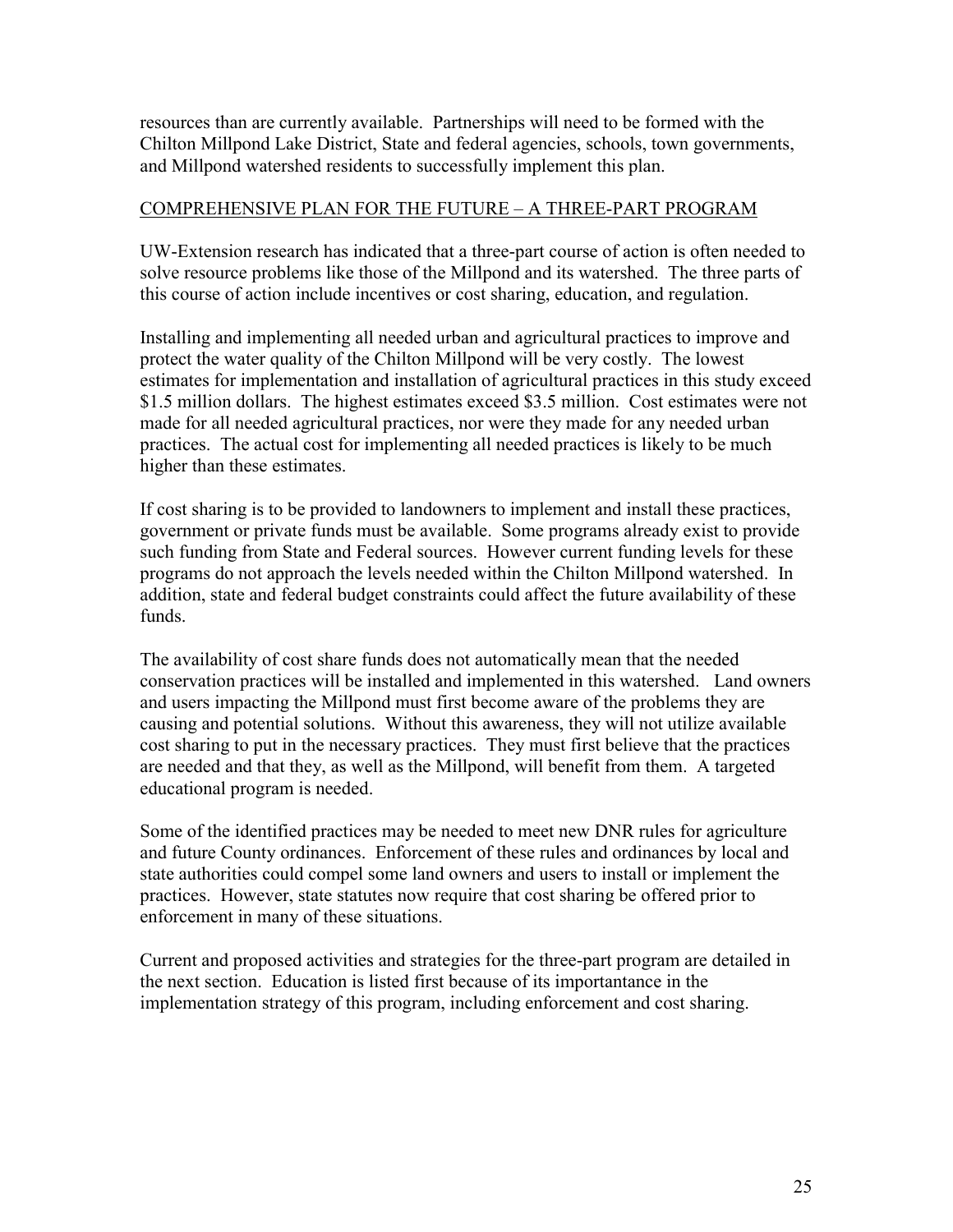#### Education

The Calumet County Land & Water Conservation Department is conducting a Countywide educational program that addresses many of the same conservation needs that were found in the Millpond watershed. The information gathered in this grant project will be used to develop a more targeted program, specific to the Millpond watershed. The targeted program will include the development of educational materials specific to the watershed and distributions and presentations of these materials within the watershed. Problems and solutions related to urban and agricultural land use will both be addressed. The suggestions from the Land and Water Conservation and Chilton Millpond Lake District Committee members, listed previously, will be incorporated into the program delivery.

The LWCD will lead this effort by:

- Developing a PowerPoint presentation on the findings of this report and the needed conservation practices for agricultural and urban environments.
- Giving the presentations to interested groups.
- Publicizing the identified resource problems and practice needs through the media and a dedicated issue of the Department newsletter.
- Assisting the Lake District and town governments in developing and distributing their own materials.
- Coordinating efforts to involve citizen and school groups in activities promoting the installation and implementation of needed practices.
- Encouraging schools to incorporate the problem, issues, and solutions contained in this report into their curriculum.
- Including portions of this report and related materials on the LWCD website.
- Using the inventory data and maps in this report to target educational activities and materials to land owners and users impacting the Millpond.
- Using mail lists developed as part of the grant to target mailing of educational materials.

The LWCD will not be able to implement the educational program without help. Local town governments within the project area and the Chilton Millpond Lake District will need to provide assistance in whatever ways they can, which may include:

- Sponsoring the publication of educational materials.
- Distribution of educational brochures and fact sheets through government related or Lake District mailings
- Providing facilities for meetings, displays, and presentations.
- Providing volunteers to assist with educational activities.

#### Cost Sharing and Incentives

.

The Wisconsin Department of Agriculture, Trade, & Consumer Protection (DATCP) currently provides the Calumet County LWCD with an annual grant to be used for cost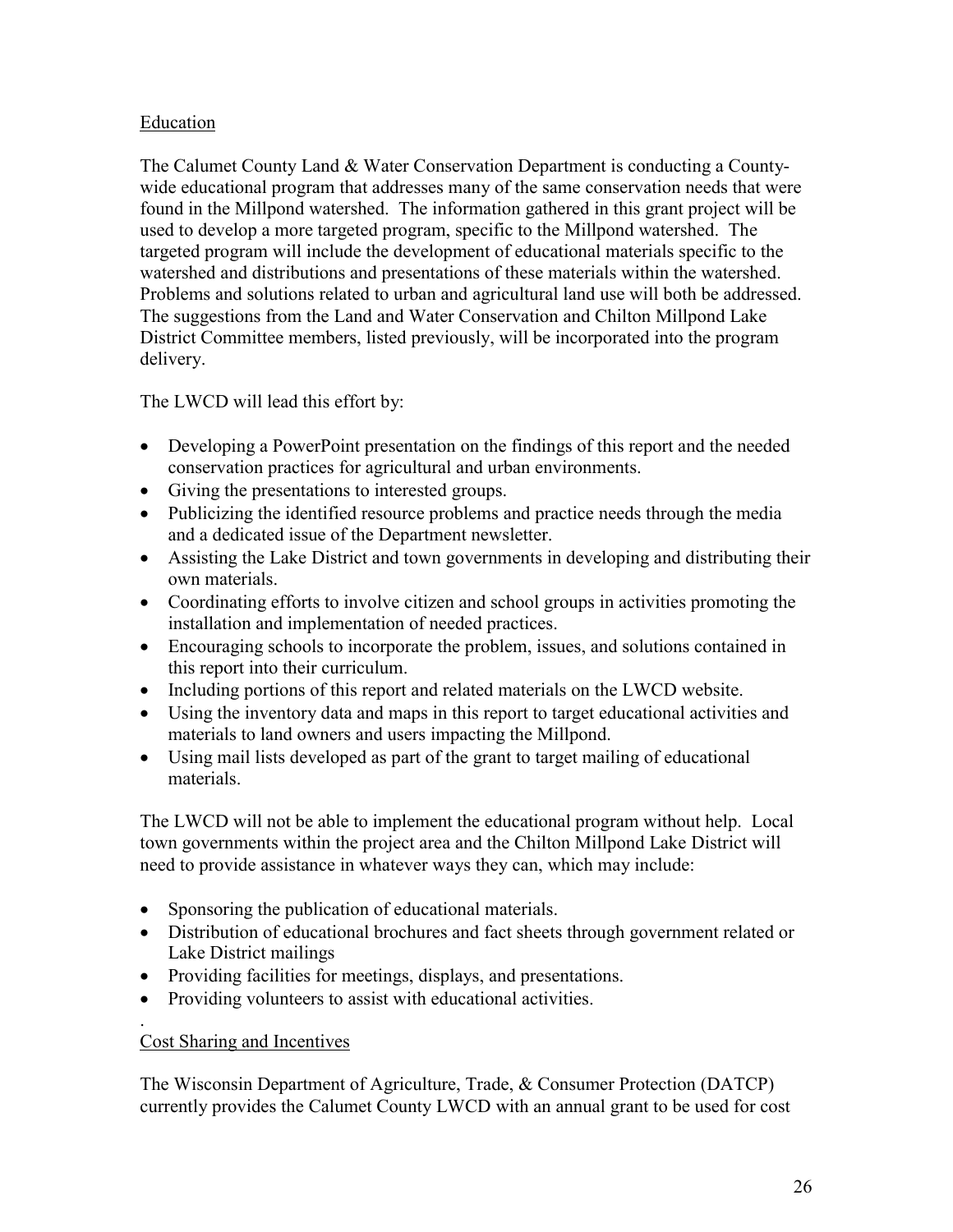sharing conservation practices. Agricultural land owners and users within the County may apply for these funds. These funds can only be used for installing structural practices, such as barnyard runoff control systems and manure storage facilities. They cannot be used for implementing management practices like conservation tillage and nutrient management planning. Since these funds are not targeted to any area within the County, residents within the Millpond watershed must compete with others for them.

The United States Department of Agriculture – Natural Resources Conservation Service (USDA-NRCS) provides cost sharing funding for structural and management practices through their Environmental Quality Incentives Program (EQIP). Annual allocations for Calumet County may exceed \$100,000 in future years. Land owners and users compete on a County-wide basis for these funds through an environmental ranking system. Continuance of these funds is dependent on federal budgets and continuing national farm bill legislation.

<span id="page-28-0"></span>USDA – Farm Services Agency (FSA) and NRCS, Wisconsin DATCP, and Calumet LWCD currently sponsor an incentive program for the installation and maintenance of vegetative buffers. The program is called the Conservation Reserve Enhancement Program (CREP). The program pays landowners an annual rental fee for establishing vegetative buffers along streams, ditches, wetlands, and lakes. In addition, upfront incentive payments and all of establishment and maintenance costs for the buffers are provided. Total payments range from \$500 to \$2,600 per acre, depending on the soil productivity of the buffer area and period of enrollment. The enrollment period can be 15 years or in perpetuity. Calumet County was initially allocated \$600,000 through 2006 for the CREP. Previous enrollments and mandatory transfers to other counties may decrease the amount available to future applicants.

The Wisconsin Department of Natural Resources (DNR) currently has two competitive granting programs that potentially could be used to provide cost sharing for constructed conservation practices in the Millpond watershed. One of the programs is the Targeted Runoff Management Program (TRM). County or local governments can compete annually for these funds to install small scale projects within a limited area and involving one or a few landowners that are impacting surface or groundwater. Maximum funding is currently set at \$150,000 per project and multiple projects are allowed in a County. All projects must be completed within a 2-year period. Competition for these funds is very stiff and State budget constraints may affect this program in the near future.

The other DNR program is the Lake Protection Grant Program. It can be used for multiple landowners in a large-scale targeted area, such as area of this Lake Planning Grant. Funds can be used for cost sharing constructed conservation practices. Program length is limited to a few years and maximum funding is \$200,000.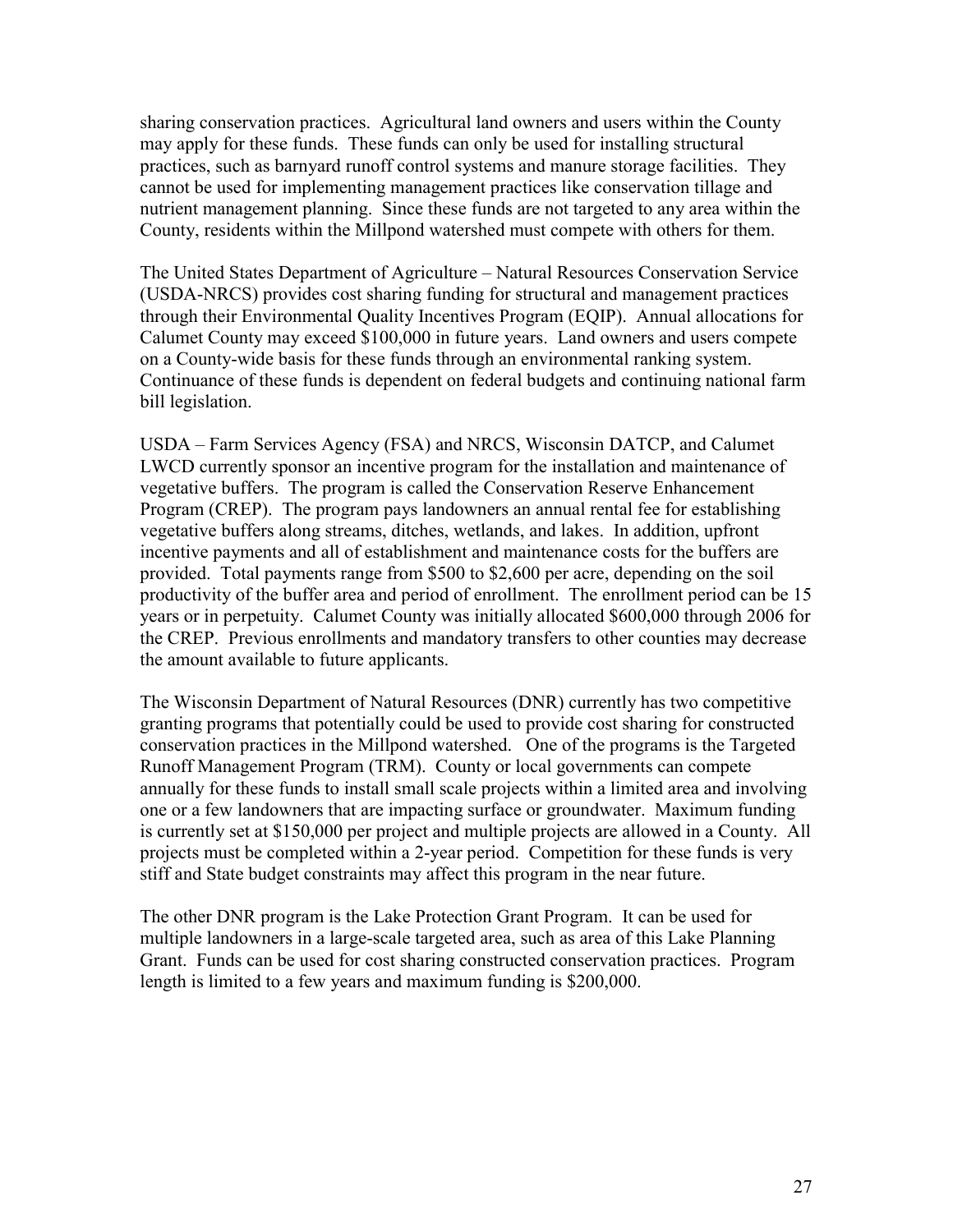The LWCD will act as the main entity in promoting and administering cost sharing programs for needed practices in the watershed. Major activities will include:

- Publicizing the availability of cost sharing funds in the Millpond watershed area.
- Targeting portions of currently available cost sharing funds to the Millpond watershed area.
- Applying for small scale TRM grants for cooperating land owners and users within the Millpond watershed.
- Promoting the CREP to landowners with buffer needs in the critical zones of the project area.
- Applying for a Lake Protection Grant, if and when staff resources are adequate to administer it and projected landowner participation rates are high enough to warrant it.

#### Regulation

Enforcement of standards and regulations can be used to promote adoption of needed practices when education and offers of cost sharing do not produce the desired results. Implementation and enforcement of the new DNR statewide performance standards for agriculture may bring about the adoption of many needed conservation practices within the project area.

These standards require that soil erosion on all cropland be controlled to tolerable soil loss levels. Control of soil erosion will result in much less sediment getting into the Millpond. It will also result in less runoff of manure and fertilizers from cropped fields and into the River and Millpond.

They also require that all fertilizer and manure applications to cropland be made according to a nutrient management plan by 2008. Using nutrient management planning on all cropland draining to the Millpond will drastically reduce the amount of nutrients being added from upstream waters.

Unlimited access of livestock to streams and adjacent areas is prohibited by the standard. Improvements to the Millpond from this requirement will be limited since only three such sites exist in the watershed.

Under the standards, barnyards and feedlots located within 300 feet of surface water are required to have runoff control systems. These systems will reduce the manure runoff to the Millpond. Their installation will ensure that there is no direct runoff from these areas and that clean water is diverted from running through them. Unconfined manure piles are also prohibited within the 300 feet of surface water.

A voluntary and educational approach will be used to initially implement these standards. The standards require that cost share funding be made available to affected landowners prior to enforcement in many cases. Adequate funding for cost sharing fund will need to be available for complete and successful implementation. Adequate staffing resources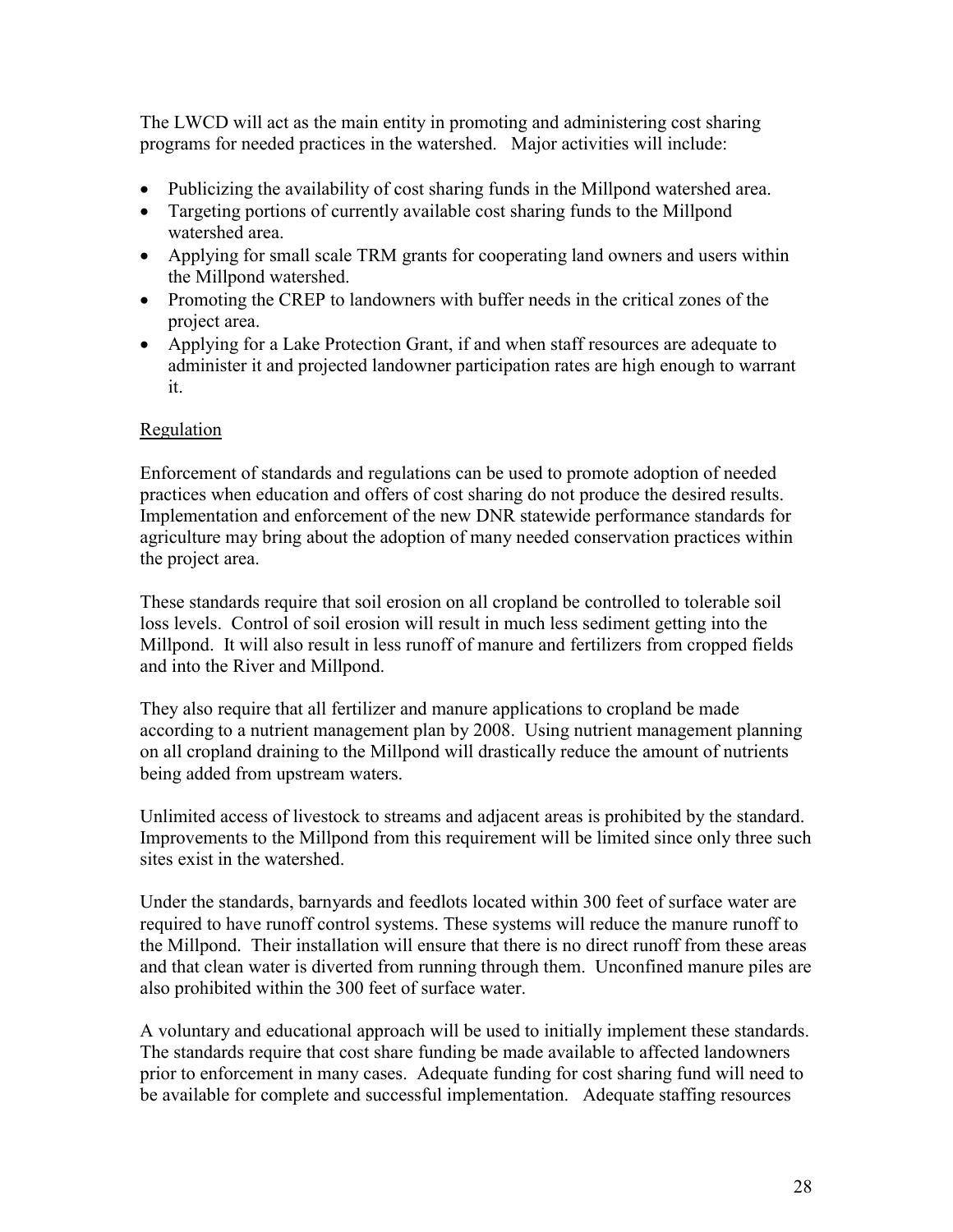will also need to be available to assist in their implementation. Enforcement mechanisms will need to be developed by the County or DNR to insure implementation of the standards.

LWCD activities related to rules and regulations will include:

- Developing and conducting an educational program on the new DNR Standards.
- Using the inventory contained in this report to determine compliance with standards within the Millpond watershed.
- Targeting of compliance reviews in the critical zone of the Millpond watershed.
- Updating of our current Calumet County Animal Waste Storage Ordinance to include provisions for nutrient management.

Other possible activities include:

- The incorporation of DNR standards into County ordinances.
- The development of new County ordinances to protect water quality.

#### **Conclusions**

The water quality problems of the Chilton Millpond will not be solved easily, cheaply, or in a short time frame. It will require a change in daily land use activities and behaviors of many rural and city residents of the watershed.

Watershed residents must become aware of the impacts of their land use on the South Branch of the Manitowoc River system and the Chilton Millpond. They also need to be willing to adopt the needed changes and bear the costs to reduce those impacts. The end result of clean water and a healthy environment is attainable. It will require government entities, the Lake District, and residents of the watershed working together to put the needed conservation practices into place in the Millpond watershed.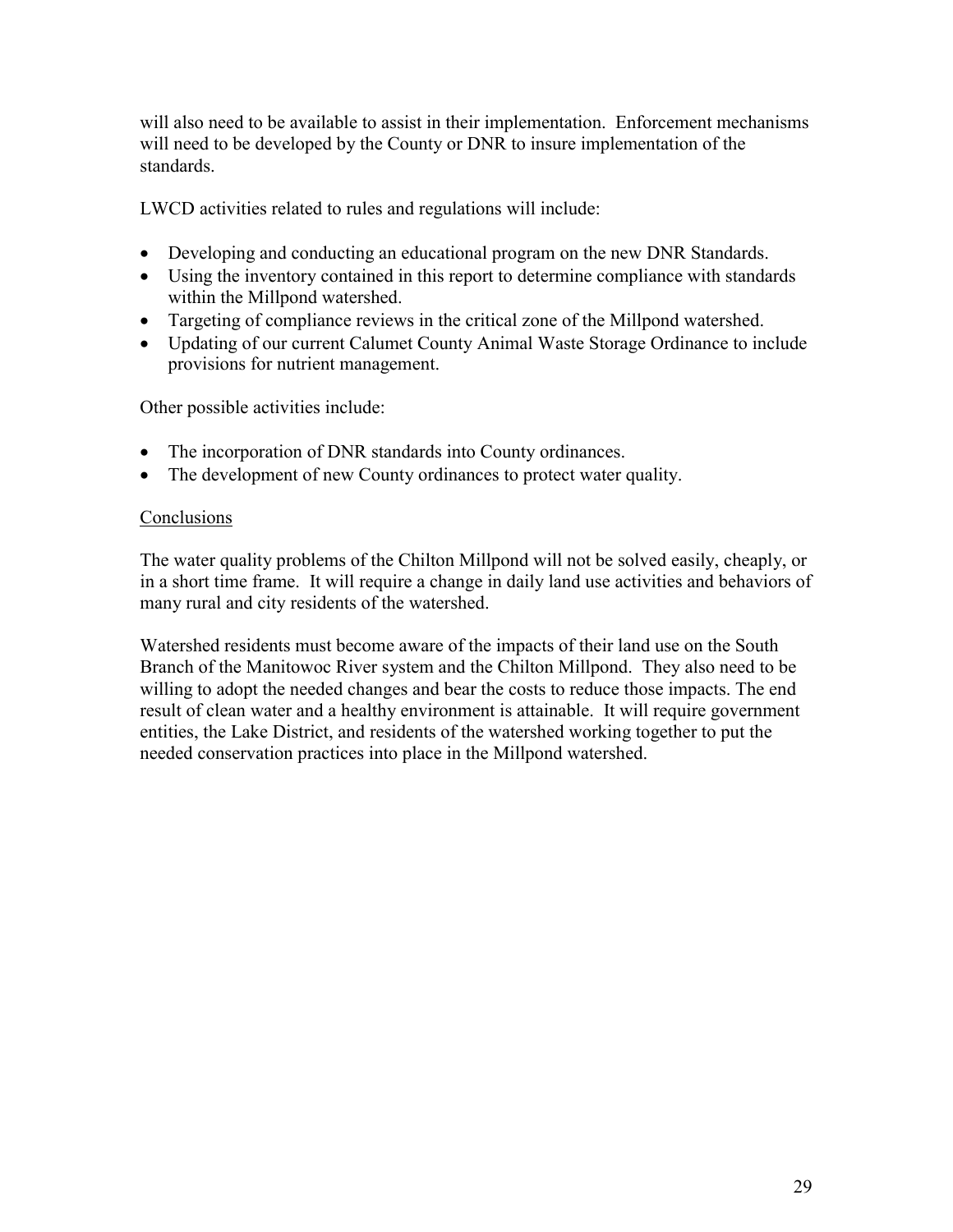#### **ACKNOWLEDGEMENTS**

The Calumet County Land & Water Conservation Department wishes to thank the following individuals and agencies for their support and assistance in completing this grant project:

Chilton Millpond Lake District City of Chilton and Council Members Calumet County Land Conservation Committee Members of the Calumet County Board Wisconsin State Laboratory of Hygiene Andrea Casper, Calumet County Land & Water Conservation Intern Brian Giebel, Calumet County Land Information Office Andy Hess, Calumet County Land Information Office Ken Pabich, Calumet County Land Information Office Susan Kocken, Wisconsin DNR Mary Gansberg, Wisconsin DNR Paul Garrison, Wisconsin DNR James Cahow, Wisconsin DNR Mike Haase, Calumet County Land & Water Conservation Department Kurt Calkins, Columbia County Land & Water Conservation Department Jerry Braatz, UW- Extension Steve Hogler, Wisconsin DNR

And any others that have contributed to the completion of this grant project.